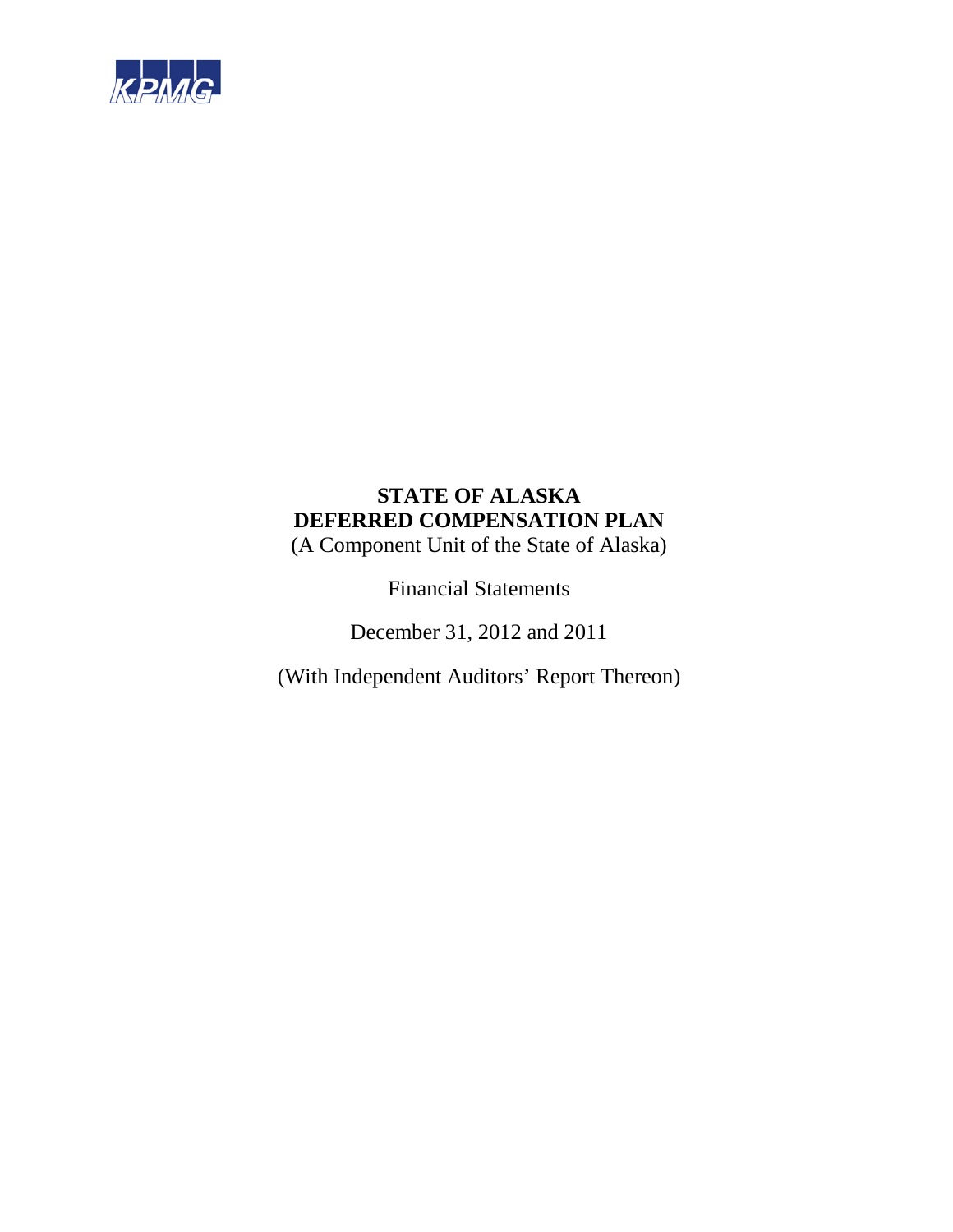## **Table of Contents**

|                                               | Page(s)   |
|-----------------------------------------------|-----------|
| Independent Auditors' Report                  | $1 - 2$   |
| Management's Discussion and Analysis          | $3 - 7$   |
| <b>Statements of Fiduciary Net Assets</b>     |           |
| Statements of Changes in Fiduciary Net Assets | Q         |
| <b>Notes to Financial Statements</b>          | $10 - 27$ |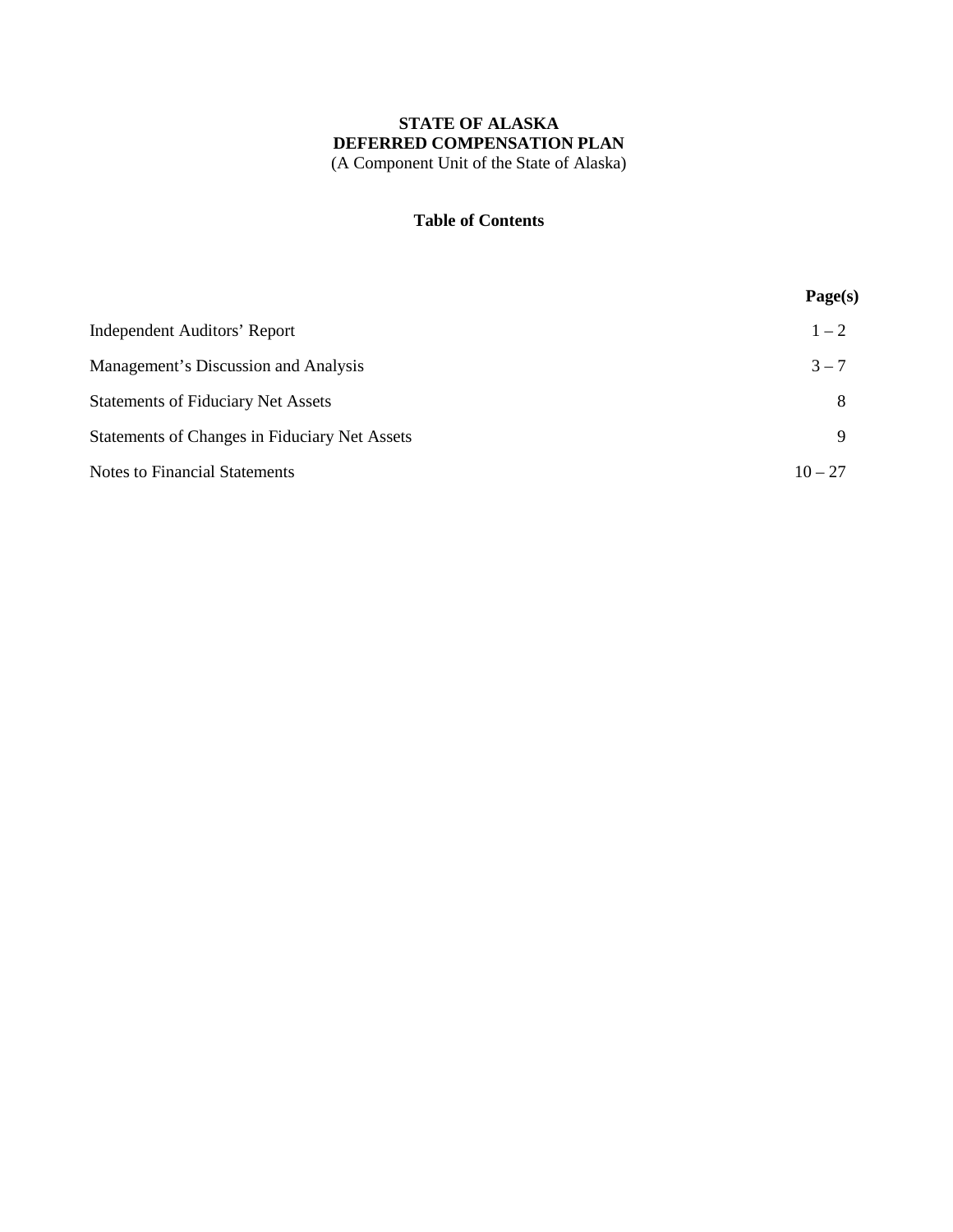

**KPMG LLP**  Suite 600 701 West Eighth Avenue Anchorage, AK 99501

## **Independent Auditors' Report**

The Division of Retirement and Benefits and Members of the Alaska Retirement Management Board State of Alaska Deferred Compensation Plan:

We have audited the accompanying statements of fiduciary net assets of the State of Alaska Deferred Compensation Plan (the Plan), a component unit of the State of Alaska, as of December 31, 2012 and 2011, and the related statements of changes in fiduciary net assets for the years then ended, and the related notes to the financial statements, which collectively comprise the Plan's basic financial statements as listed in the table of contents.

## *Management's Responsibility for the Financial Statements*

Management is responsible for the preparation and fair presentation of these financial statements in accordance with U.S. generally accepted accounting principles; this includes the design, implementation, and maintenance of internal control relevant to the preparation and fair presentation of financial statements that are free from material misstatement, whether due to fraud or error.

## *Auditors' Responsibility*

Our responsibility is to express opinions on these financial statements based on our audit. We conducted our audit in accordance with auditing standards generally accepted in the United States of America. Those standards require that we plan and perform the audit to obtain reasonable assurance about whether the financial statements are free from material misstatement.

An audit involves performing procedures to obtain audit evidence about the amounts and disclosures in the financial statements. The procedures selected depend on the auditors' judgment, including the assessment of the risks of material misstatement of the financial statements, whether due to fraud or error. In making those risk assessments, the auditor considers internal control relevant to the entity's preparation and fair presentation of the financial statements in order to design audit procedures that are appropriate in the circumstances, but not for the purpose of expressing an opinion on the effectiveness of the entity's internal control. Accordingly, we express no such opinion. An audit also includes evaluating the appropriateness of accounting policies used and the reasonableness of significant accounting estimates made by management, as well as evaluating the overall presentation of the financial statements.

We believe that the audit evidence we have obtained is sufficient and appropriate to provide a basis for our audit opinions.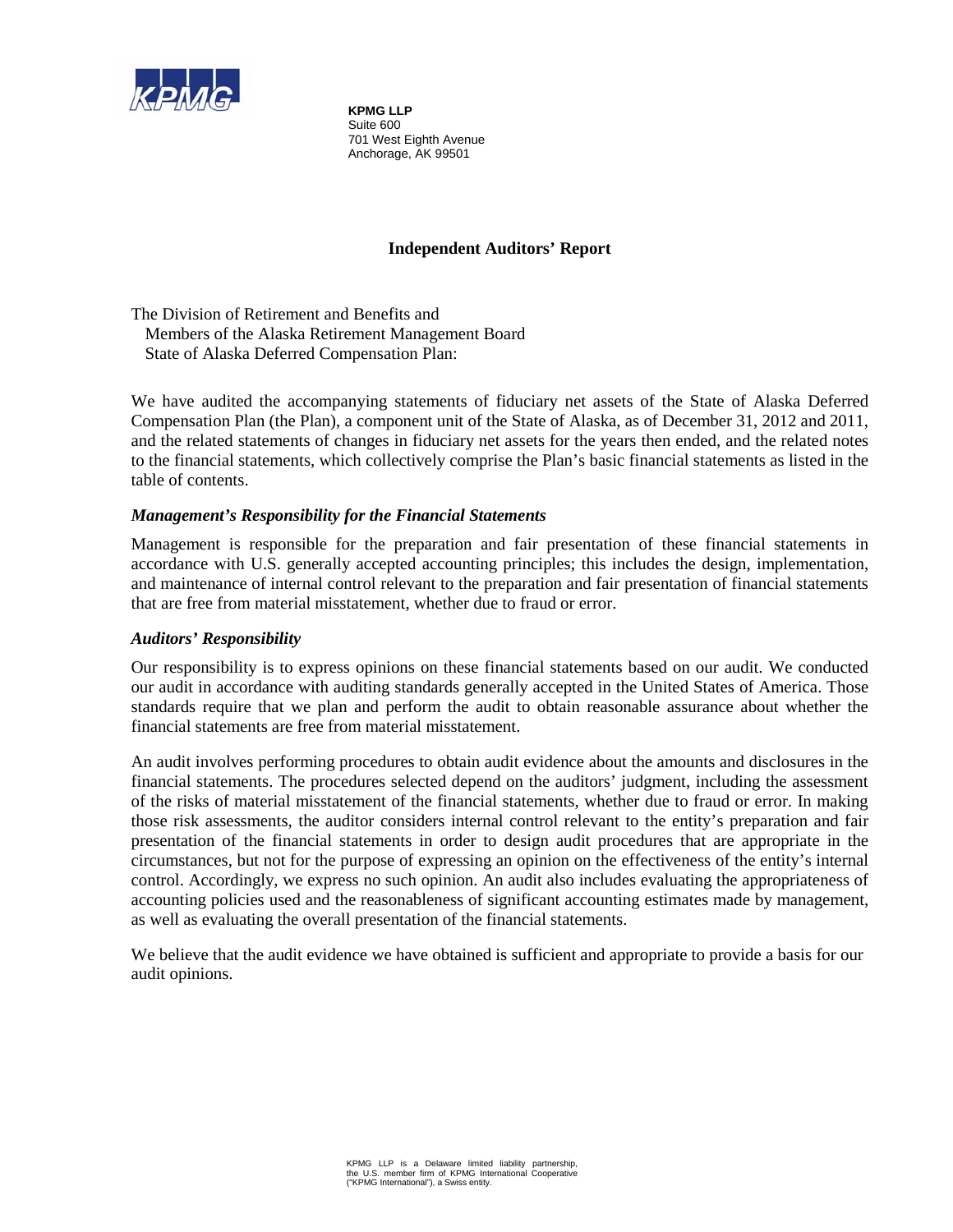

## *Opinions*

In our opinion, the financial statements referred to above present fairly, in all material respects, the fiduciary net assets of the State of Alaska Deferred Compensation Plan as of December 31, 2012 and 2011, and the changes in fiduciary net assets for the years then ended, in accordance with U.S. generally accepted accounting principles.

## *Other Matters*

## *Required Supplementary Information*

U.S. generally accepted accounting principles require that the Management's Discussion and Analysis, on pages 3-7 be presented to supplement the basic financial statements. Such information, although not a part of the basic financial statements, is required by the Governmental Accounting Standards Board who considers it to be an essential part of financial reporting for placing the basic financial statements in an appropriate operational, economic, or historical context. We have applied certain limited procedures to the required supplementary information in accordance with auditing standards generally accepted in the United States of America, which consisted of inquiries of management about the methods of preparing the information and comparing the information for consistency with management's responses to our inquiries, the basic financial statements, and other knowledge we obtained during our audit of the basic financial statements. We do not express an opinion or provide any assurance on the information because the limited procedures do not provide us with sufficient evidence to express an opinion or provide any assurance.



October 18, 2013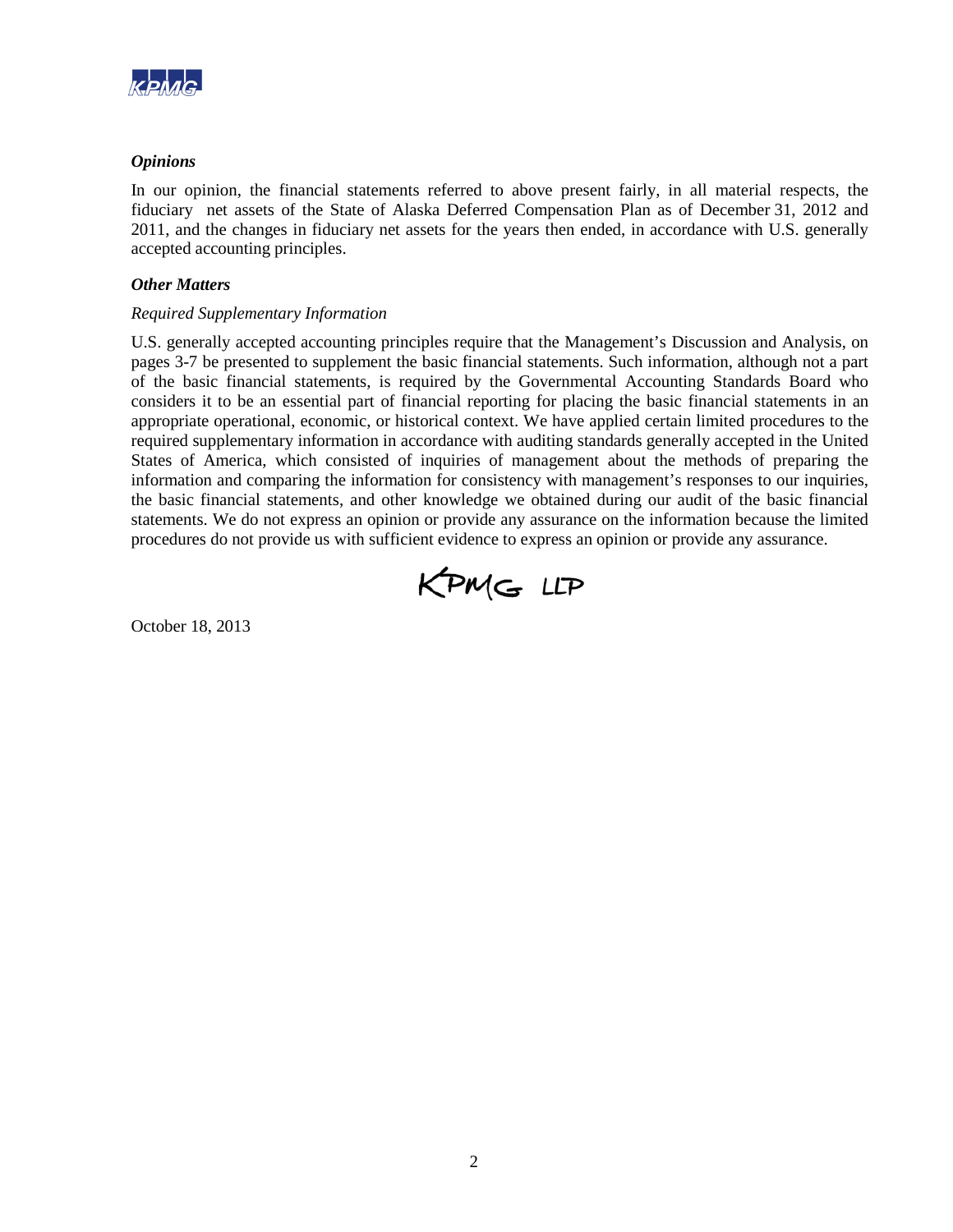Management's Discussion and Analysis

December 31, 2012 and 2011

This section presents management's discussion and analysis (MD&A) of the State of Alaska Deferred Compensation Plan's (the Plan) financial position and performance for the fiscal years ended December 31, 2012 and 2011. This section is presented as a narrative overview and analysis. Please read the MD&A in conjunction with the financial statements and notes to financial statements to better understand the financial condition and performance of the Plan during the fiscal years ended December 31, 2012 and 2011.

## **Financial Highlights**

- Plan net assets held in trust for benefits increased by \$59.4 million during fiscal year 2012.
- Plan participant contributions and transfers into the plan increased by \$0.9 million during fiscal year 2012.
- The Plan earned net investment income of \$59.8 million in fiscal year 2012.
- Benefits paid to participants and purchases of annuity contracts increased by \$4.1 million in fiscal year 2012.

#### **Overview of the Financial Statements**

This discussion and analysis is intended to serve as an introduction to the Plan's financial statements. The Plan's financial statements are composed of three components: (1) statement of fiduciary net assets, (2) statement of changes in fiduciary net assets, and (3) notes to financial statements.

*Statement of Fiduciary Net Assets* – This statement presents information regarding the Plan's assets, liabilities, and resulting net assets held in trust for individuals. This statement reflect the Plan's investments at fair market value and receivables less liabilities at December 31, 2012 and 2011.

*Statement of Changes in Fiduciary Net Assets* – This statement presents how the Plan's net assets held in trust for individuals changed during the fiscal years ended December 31, 2012 and 2011. This statement presents contributions by participants along with net investment income during the period from individual participant-directed investing activities. Deductions for benefits paid, purchases of annuity contracts, and administrative expenses are also presented.

The above statements represent resources available for investment and payment of benefits and expenses as of fiscal year-end, and the sources and uses of those funds during the fiscal years 2012 and 2011.

*Notes to Financial Statements* – The notes to financial statements are an integral part of the financial statements and provide additional detailed information and schedules that are essential to a full understanding of the Plan's financial statements.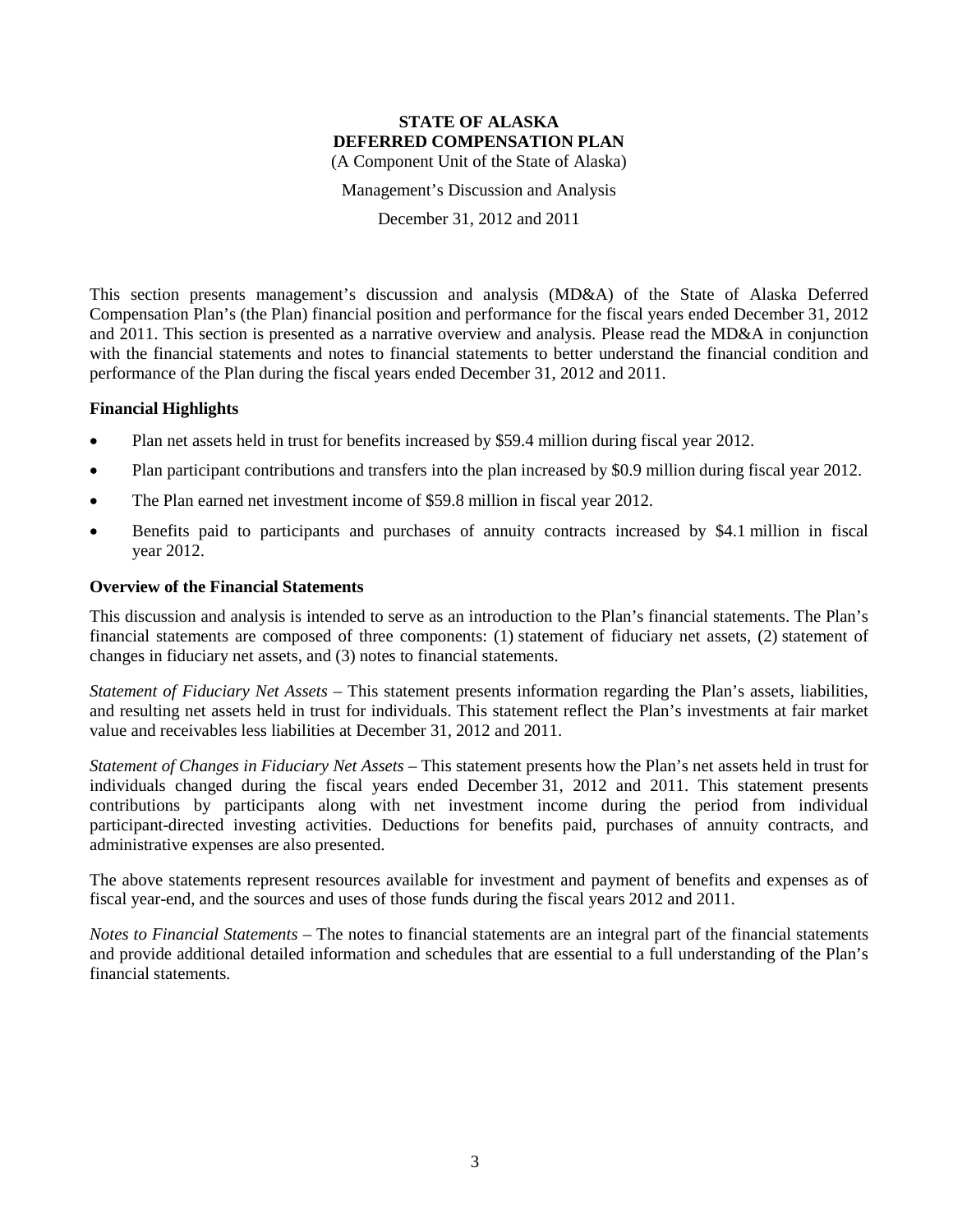Management's Discussion and Analysis

December 31, 2012 and 2011

## **Condensed Financial Information** (In thousands)

| <b>Net assets</b>                         |    |                  |                  |                 |                 |                  |
|-------------------------------------------|----|------------------|------------------|-----------------|-----------------|------------------|
|                                           |    |                  |                  | <b>Increase</b> |                 |                  |
| <b>Description</b>                        |    | 2012             | 2011             | Amount          | Percentage      | 2010             |
| Assets:<br>Participant contributions      |    |                  |                  |                 |                 |                  |
| receivable<br>Investments, at fair value: | \$ | 3.020<br>657,897 | 1,857<br>599,602 | 1,163<br>58,295 | 62.6% \$<br>9.7 | 3,016<br>580,451 |
| Total assets                              |    | 660,917          | 601,459          | 59,458          | 9.9             | 583,467          |
| Liabilities:<br>Accrued expenses          |    | 188              | 149              | 39              | 26.2            | 119              |
| <b>Total liabilities</b>                  |    | 188              | 149              | 39              | 26.2            | 119              |
| Net assets                                | \$ | 660,729          | 601,310          | 59,419          | $9.9\%$ \$      | 583,348          |

| <b>Changes in net assets</b>      |    |         |         |          |            |         |
|-----------------------------------|----|---------|---------|----------|------------|---------|
|                                   |    |         |         | Increase |            |         |
| <b>Description</b>                |    | 2012    | 2011    | Amount   | Percentage | 2010    |
| Net assets, beginning of year     | \$ | 601,310 | 583,348 | 17,962   | $3.1\%$ \$ | 521,692 |
| Additions:                        |    |         |         |          |            |         |
| Contributions and transfers in    |    | 40.550  | 39,707  | 843      | 2.1        | 38,850  |
| Net investment income             |    | 59,857  | 15,066  | 44,791   | 297.3      | 59,471  |
| Total additions                   |    | 100,407 | 54,773  | 45,634   | 83.3       | 98,321  |
| Deductions:                       |    |         |         |          |            |         |
| Benefits paid to participants and |    |         |         |          |            |         |
| purchases of annuity contracts    |    | 37,996  | 33,916  | 4,080    | 12.0       | 33,883  |
| Administrative expenses           |    | 2,992   | 2,895   | 97       | 3.4        | 2,782   |
| Total deductions                  |    | 40,988  | 36,811  | 4,177    | 11.3       | 36,665  |
| Increase in net assets            |    | 59,419  | 17,962  | 41,457   | 230.8      | 61,656  |
| Net assets, end of year           | \$ | 660,729 | 601,310 | 59,419   | 9.9%<br>-S | 583,348 |

#### **Financial Analysis of the Plan**

The statement of fiduciary net assets as of December 31, 2012 and 2011 show net assets held in trust for individuals of \$660,729,000 and \$601,310,000, respectively. The entire amount is available to pay benefits to participants and their beneficiaries, as well as administrative costs.

These amounts represent an increase in plan net assets held in trust for individuals of \$59,419,000 or 9.9% from fiscal year 2011 to 2012 and an increase of \$17,962,000 or 3.1% from fiscal year 2010 to 2011.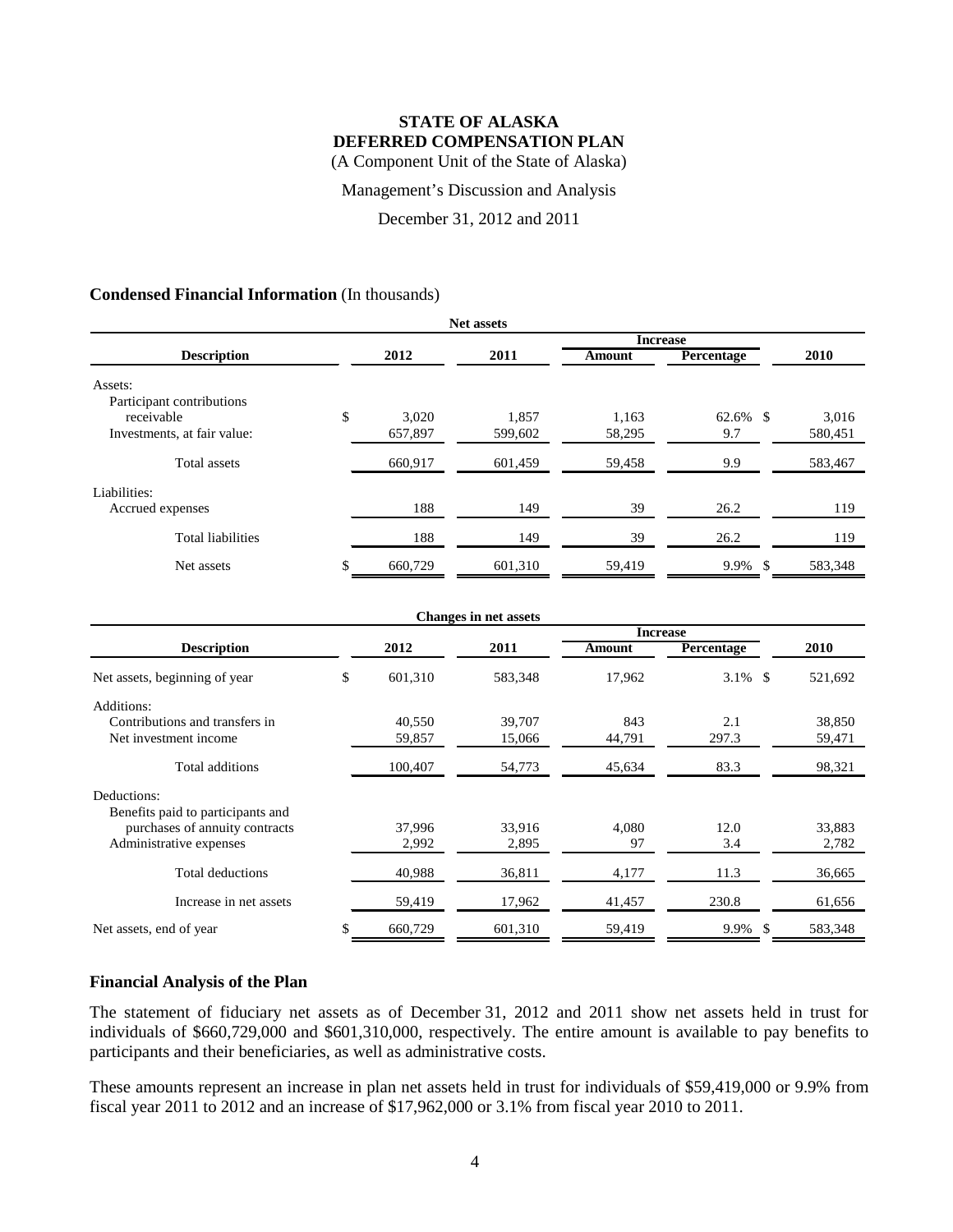Management's Discussion and Analysis

December 31, 2012 and 2011

#### **Contributions and Investment Income**

Additions to the Plan are accumulated through a combination of plan participant contributions and investment income as follows (In thousands):

|                            | <b>Additions</b> |        |                     |            |        |
|----------------------------|------------------|--------|---------------------|------------|--------|
|                            |                  |        | Increase (decrease) |            |        |
|                            | 2012             | 2011   | Amount              | Percentage | 2010   |
| Participant contributions  | \$<br>40,537     | 39,568 | 969                 | 2.4% \$    | 38,850 |
| Transfers in contributions | 13               | 139    | (126)               | (90.6)     |        |
| Net investment income      | 59.857           | 15,066 | 44.791              | 297.3      | 59,471 |
| Total                      | 100,407          | 54,773 | 45.634              | 83.3%      | 98,321 |

The Plan's participant contributions increased from \$39,568,000 in fiscal year 2011 to \$40,537,000 in fiscal year 2012, an increase of \$969,000 or 2.4%. The Plan's participant contributions increased from \$38,850,000 in fiscal year 2010 to \$39,568,000 in fiscal year 2011, an increase of \$718,000 or 1.8%. Changes in contributions are attributable to changes in elected deferrals per employee in the Plan.

The Plan's net investment income increased from \$15,066,000 in fiscal year 2011 to \$59,857,000 in fiscal year 2012, an increase of \$44,791,000 or 297.3% from amounts recorded in fiscal year 2011. Net investment income was down in fiscal year 2011 by \$44,405,000 when compared to amounts recorded in fiscal year 2010.

The Plan's investment rate of returns at December 31, are as follows:

|                                          | 2012<br>1-Year actual | 2011<br>1-Year actual |
|------------------------------------------|-----------------------|-----------------------|
|                                          |                       |                       |
| <b>Alaska Balanced Trust</b>             | 8.99%                 | 4.43%                 |
| Alaska Long-Term Balanced Trust          | 12.11                 | 2.18                  |
| Alaska Target Date Retirement 2010 Trust | 10.31                 | 2.40                  |
| Alaska Target Date Retirement 2015 Trust | 11.71                 | 1.78                  |
| Alaska Target Date Retirement 2020 Trust | 12.98                 | 1.23                  |
| Alaska Target Date Retirement 2025 Trust | 13.94                 | 0.68                  |
| Alaska Target Date Retirement 2030 Trust | 14.82                 | 0.13                  |
| Alaska Target Date Retirement 2035 Trust | 15.48                 | (0.46)                |
| Alaska Target Date Retirement 2040 Trust | 15.65                 | (0.52)                |
| Alaska Target Date Retirement 2045 Trust | 15.66                 | (0.55)                |
| Alaska Target Date Retirement 2050 Trust | 15.60                 | (0.47)                |
| Alaska Target Date Retirement 2055 Trust | 15.61                 | (0.48)                |
| <b>Brandes International Equity Fund</b> | 11.77                 | (10.87)               |
| Government/Credit Bond Index Fund        | 4.70                  | 8.55                  |
| Interest Income Fund                     | 3.30                  | 3.67                  |
| Intermediate Bond Fund                   | 1.58                  | 5.92                  |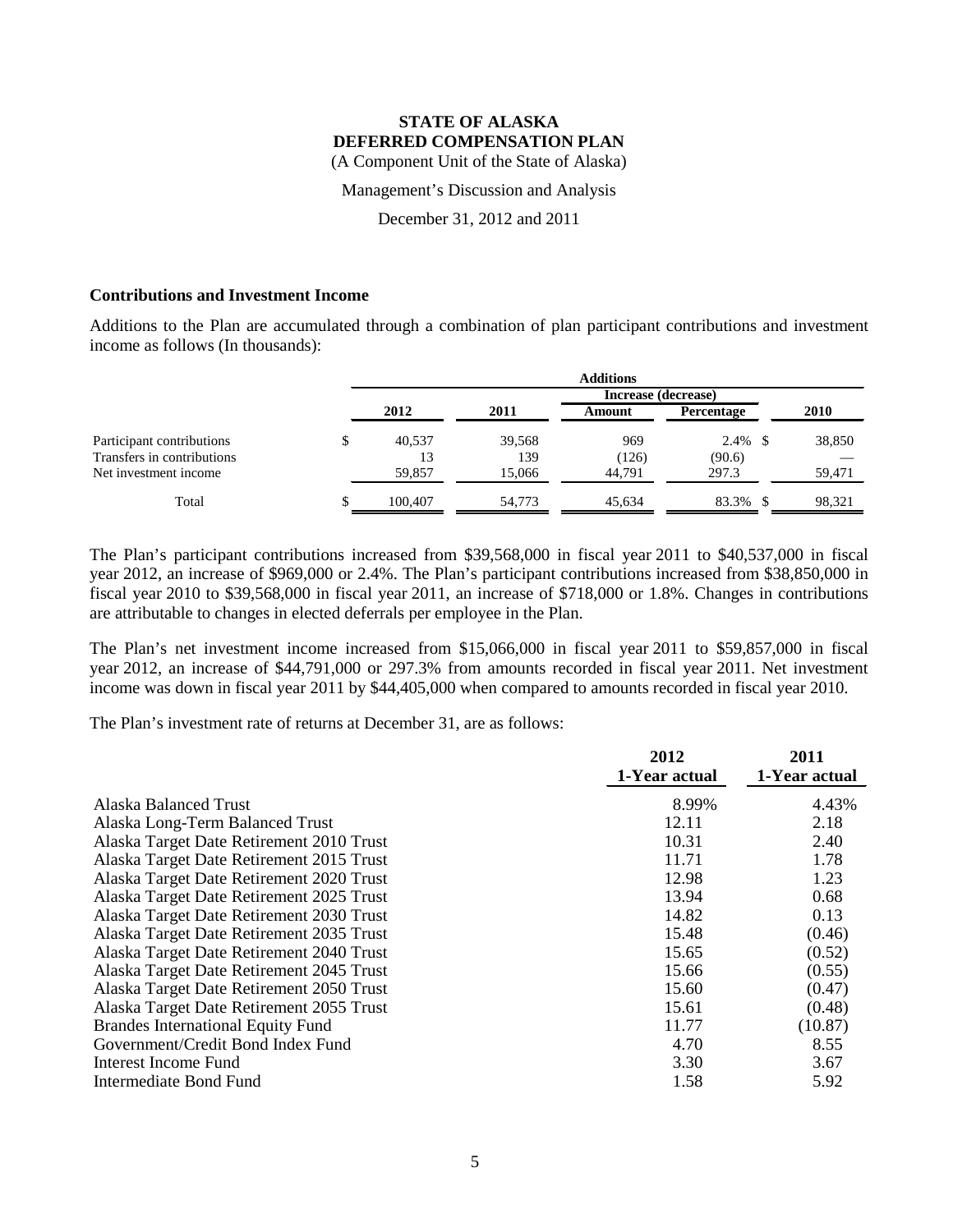(A Component Unit of the State of Alaska)

## Management's Discussion and Analysis

December 31, 2012 and 2011

|                                              | 2012<br>1-Year actual | 2011<br>1-Year actual |
|----------------------------------------------|-----------------------|-----------------------|
| Long U.S. Treasury Bond Index Fund           | 3.57%                 | 29.85%                |
| RCM Socially Responsible Investment Fund     | 10.68                 | (0.95)                |
| Russell 3000 Index Fund                      | 16.38                 | 1.14                  |
| S&P 500 Index Fund                           | 16.01                 | 2.19                  |
| SSgA Global Balanced Fund                    | 11.75                 | (0.89)                |
| <b>State Street Money Market Fund</b>        |                       | 0.01                  |
| T. Rowe Price U.S. Small Cap Trust           | 18.64                 | 0.06                  |
| U.S. Real Estate Investment Trust Index Fund | 16.81                 | 9.17                  |
| U.S. TIPS Index Fund                         | 6.83                  | 13.42                 |
| World Equity Ex-U.S. Index Fund              | 17.78                 | (13.66)               |
| World Government Bond Ex-U.S. Index Fund     | 1.58                  | 5.19                  |

The Hartford Equity Fund and Hartford Bond Fund have both been closed to participant use since 1986. Because of the closed nature of the funds, a rate of return on a fully comparable basis is not provided. However, both funds closely mirror funds generally of the same asset composition description that are actively available.

#### **Benefits and Other Deductions**

The primary deductions to the Plan are the payment of benefits and purchases of annuity contracts. Benefit payments and administrative expenses were as follows (In thousands):

|                                                                                                |    | <b>Deductions</b> |                 |                 |                 |                 |
|------------------------------------------------------------------------------------------------|----|-------------------|-----------------|-----------------|-----------------|-----------------|
|                                                                                                |    |                   |                 | <b>Increase</b> |                 |                 |
|                                                                                                |    | 2012              | 2011            | Amount          | Percentage      | 2010            |
| Benefits paid to participants and<br>purchases of annuity contracts<br>Administrative expenses |    | 37.996<br>2.992   | 33.916<br>2,895 | 4.080<br>-97    | 12.0% \$<br>3.4 | 33,883<br>2,782 |
| Total                                                                                          | ыD | 40.988            | 36,811          | 4.177           | $11.3\%$ \$     | 36,665          |

The Plan's benefits paid to participants and purchases of annuity contracts in fiscal year 2012 increased \$4,080,000 or 12.0% from fiscal year 2011. The Plan's benefits paid in fiscal year 2011 increased \$33,000 or 0.1% from fiscal year 2010.

The Plan had administrative expenses of \$2,992,000 in 2012 compared to \$2,895,000 in 2011, an increase of \$97 thousand or 3.4%. The Plan's administrative expenses in fiscal year 2011 increased by \$113,000 or 4.1% from fiscal year 2010.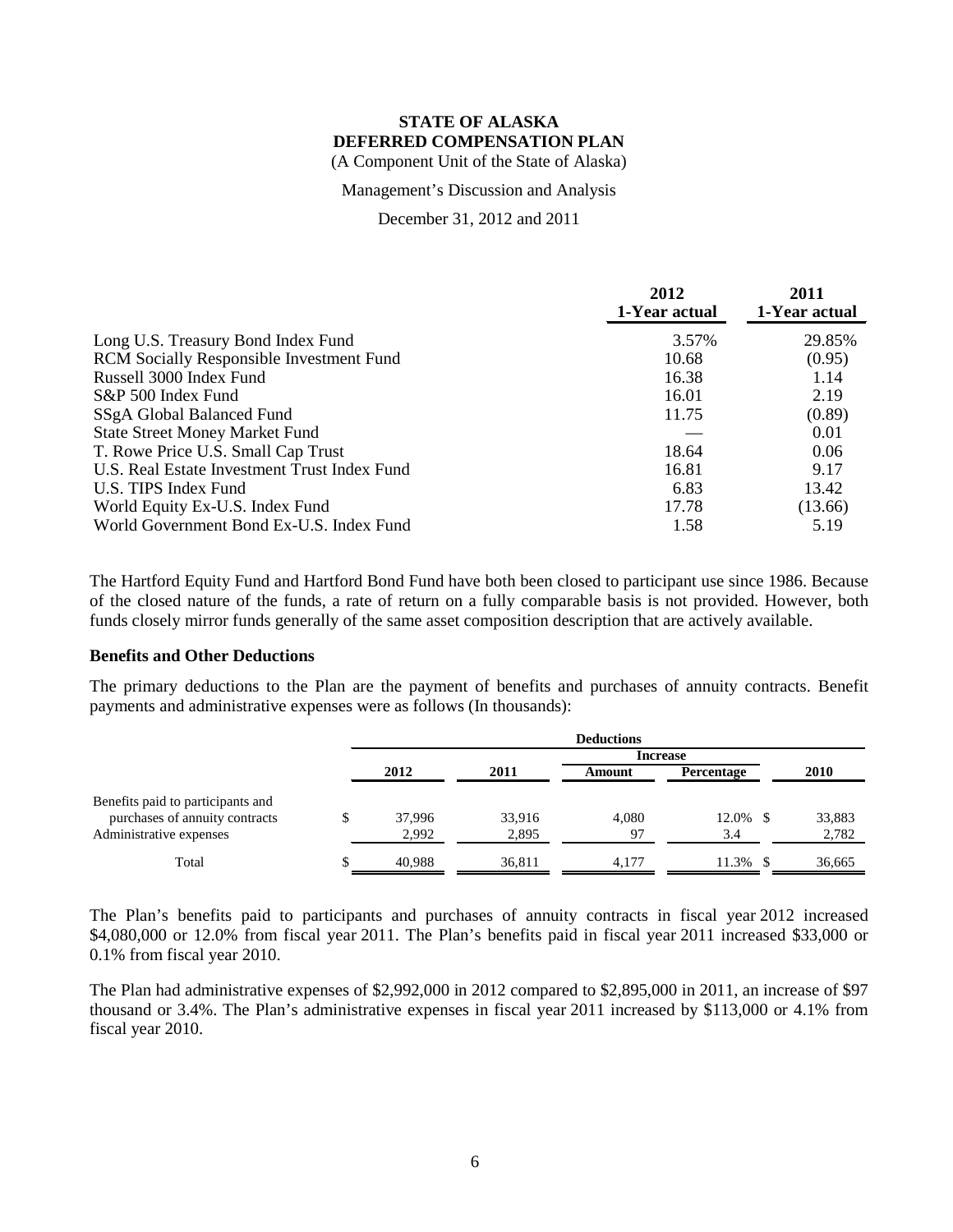Management's Discussion and Analysis

December 31, 2012 and 2011

## **Fiduciary Responsibilities**

The Alaska Retirement Management Board, the plan administrator, and the Commissioner of Administration are cofiduciaries of the Plan.

The Plan's assets can only be used for the exclusive benefit of the Plan's participants, beneficiaries, and alternate payees.

#### **Request for Information**

This financial report is designed to provide a general overview for those parties interested in the Plan's finances. Questions concerning any of the information provided in this financial report or requests for additional information should be addressed to:

State of Alaska Deferred Compensation Plan Division of Retirement and Benefits, Finance Section PO Box 110203 Juneau, Alaska 99811-0203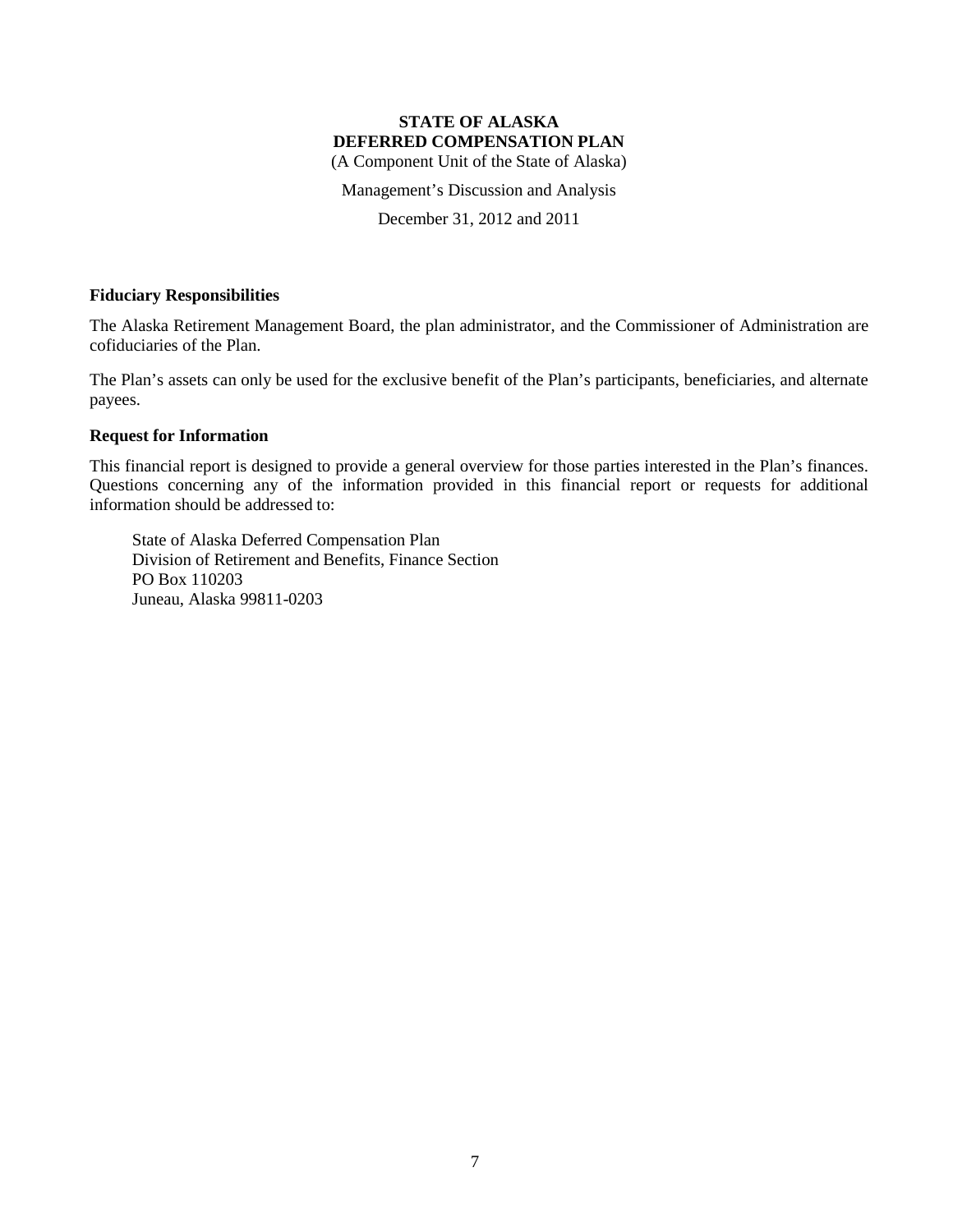Statements of Fiduciary Net Assets

December 31, 2012 and 2011

(In thousands)

|                                                             | 2012        | 2011    |
|-------------------------------------------------------------|-------------|---------|
| Assets:<br>Participant contributions receivable             | \$<br>3,020 | 1,857   |
| Investments:<br>Collective investment funds, at fair value: |             |         |
| Participant directed                                        | 397,449     | 358,742 |
| Money market fund – nonparticipant directed                 | 319         | 367     |
|                                                             | 397,768     | 359,109 |
| Interest income fund, participant directed:                 |             |         |
| Synthetic investment contracts, at fair value               | 179,031     | 173,276 |
| Cash and cash equivalents, at fair value                    | 10,769      | 14,173  |
|                                                             | 189,800     | 187,449 |
| Ownership of pooled investment funds, participant directed, |             |         |
| at fair value                                               | 70,329      | 53,044  |
| Total investments                                           | 657,897     | 599,602 |
| <b>Total assets</b>                                         | 660,917     | 601,459 |
| Accrued expenses                                            | 188         | 149     |
| Fiduciary net assets                                        | 660,729     | 601,310 |

See accompanying notes to financial statements.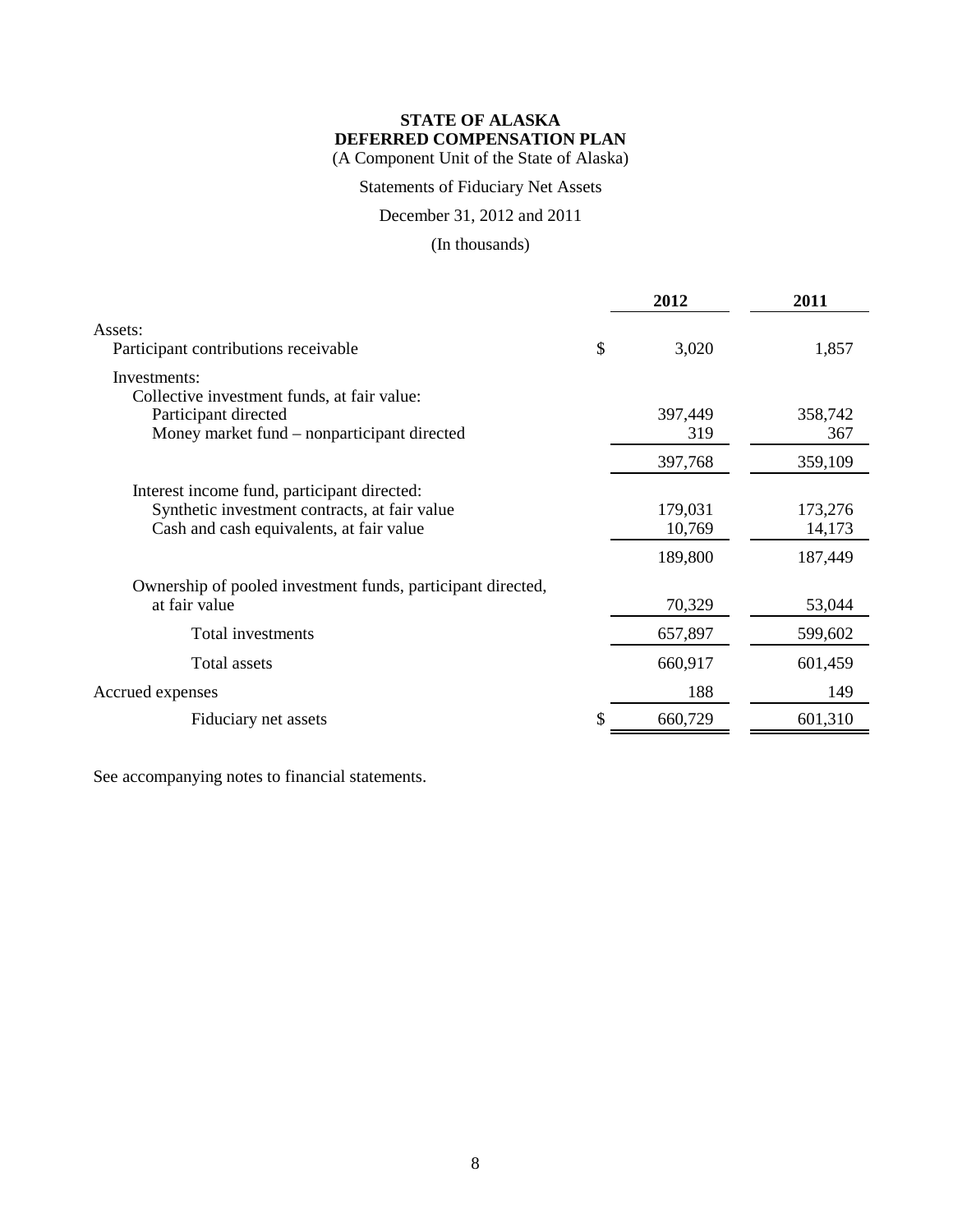(A Component Unit of the State of Alaska)

## Statements of Changes in Fiduciary Net Assets

Years ended December 31, 2012 and 2011

(In thousands)

|                                                                                                            | 2012               | 2011            |
|------------------------------------------------------------------------------------------------------------|--------------------|-----------------|
| Additions:<br>Participant contributions<br>Transfers In                                                    | \$<br>40,537<br>13 | 39,568<br>139   |
| Total contributions                                                                                        | 40,550             | 39,707          |
| Investment income:<br>Net appreciation in fair value of investments<br>Interest income                     | 54,377<br>5,480    | 9,164<br>5,902  |
| Net investment income                                                                                      | 59,857             | 15,066          |
| Total additions                                                                                            | 100,407            | 54,773          |
| Deductions:<br>Benefits paid to participants and purchases of annuity contracts<br>Administrative expenses | 37,996<br>2,992    | 33,916<br>2,895 |
| <b>Total deductions</b>                                                                                    | 40,988             | 36,811          |
| Net increase in fiduciary net assets                                                                       | 59,419             | 17,962          |
| Net assets, beginning of year                                                                              | 601,310            | 583,348         |
| Net assets, end of year                                                                                    | 660,729            | 601,310         |

See accompanying notes to financial statements.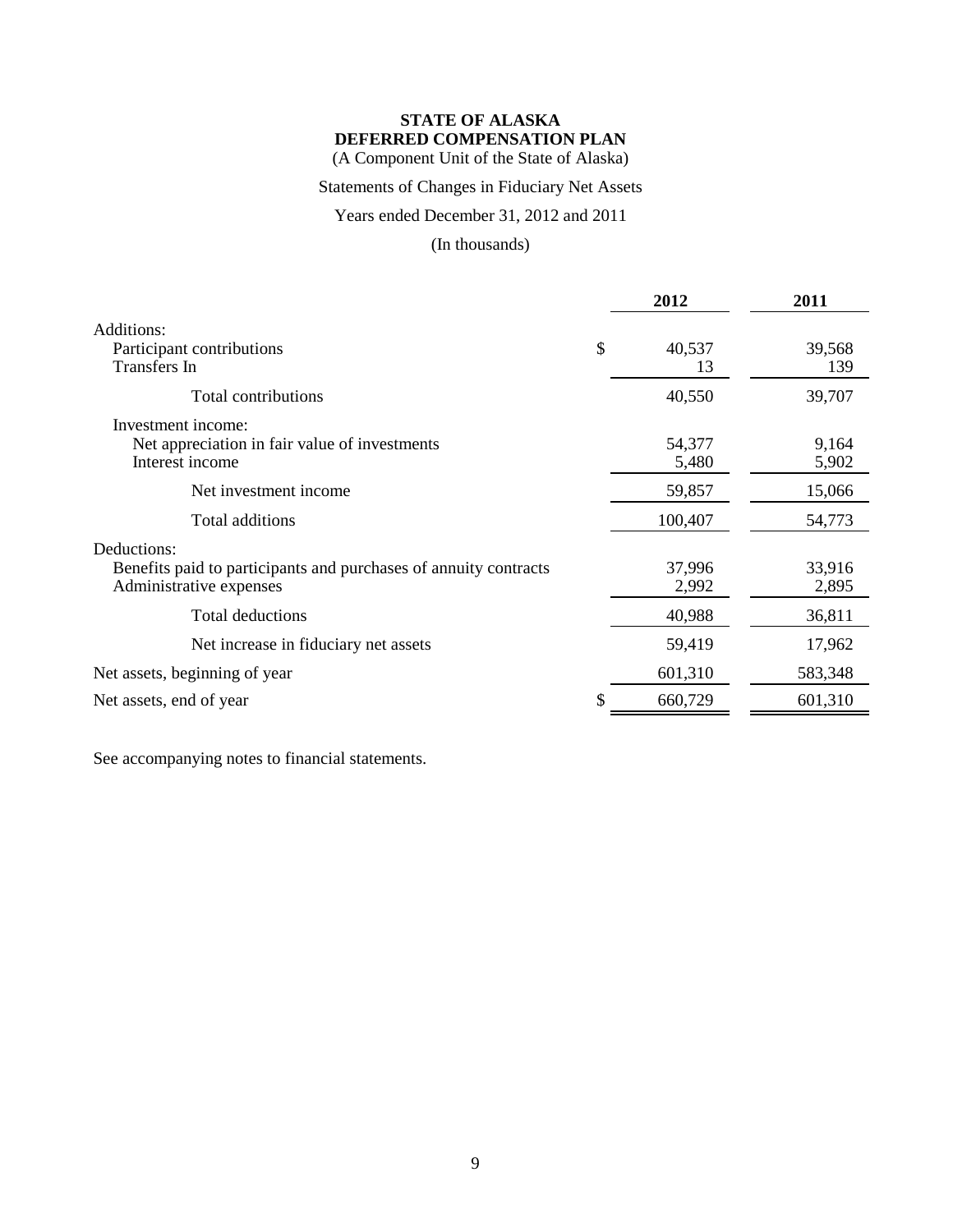(A Component Unit of the State of Alaska)

Notes to Financial Statements

December 31, 2012 and 2011

## **(1) Description**

The following description of the State of Alaska Deferred Compensation Plan (the Plan), a defined contribution plan, is provided for general information purposes only. Participants should refer to the plan document for more complete information.

## *(a) General*

The Plan was created by State of Alaska (the State) Statutes issued May 31, 1974, and was most recently amended effective March 1, 2006. It is a deferred compensation plan under Section 457 of the Internal Revenue Code and is available to all permanent and long-term nonpermanent employees and elected officials of the State and, with the March 1, 2006 amendment, members of State boards and commissions. Participants in the Plan authorize the State to reduce their current salary or compensation so that they can receive the amount deferred at a later date. The deferred compensation is not available to participants until termination, retirement, death, or an unforeseeable emergency, within the definition allowed by the applicable Internal Revenue Code. As of December 31, 2012 and 2011, the Plan had approximately 10,100 and 9,800 participants, respectively.

As a result of the passage of The Small Business Job Protection Act of 1996 (SBJPA), all amounts deferred, including amounts deferred before the effective date of the new law under an eligible 457 plan must be held in a trust for the exclusive benefit of employees and beneficiaries. This law repealed the requirement that a Section 457 plan sponsored by a government be solely the property of the employer, subject only to the claims of the employer's general creditors. The trust requirement generally applies to assets and income held by a plan on and after the date of enactment of the SBJPA. For any plan in existence on the date of enactment of the SBJPA, a trust need not be established before January 1, 2000.

As to the Plan, the plan document was amended effective January 1, 1997 to recognize and establish the trust requirement for the Plan. The formal trust documents were completed by December 31, 1998.

The plan document was completely restated effective January 1, 2002 for compliance with the Economic Growth and Tax Relief Reconciliation Act of 2001 and most recently amended March 1, 2006.

The Division of Retirement and Benefits is responsible for plan administration and record-keeping. The Alaska Retirement Management Board (the Board) is responsible for the specific investment of moneys in the Plan.

#### *(b) Contributions*

During 2012 and 2011, plan participants could contribute a minimum of \$50 a month (\$600 per year). In 2012, the maximum amount that could be deferred in a year was \$17,000 for participants under age 50 and \$22,500 for participants who are age 50 and greater. In 2011, the maximum amount that could be deferred in a year was \$16,500 for participants under age 50 and \$22,000 for participants who are age 50 and greater. However, for each of the participant's last three calendar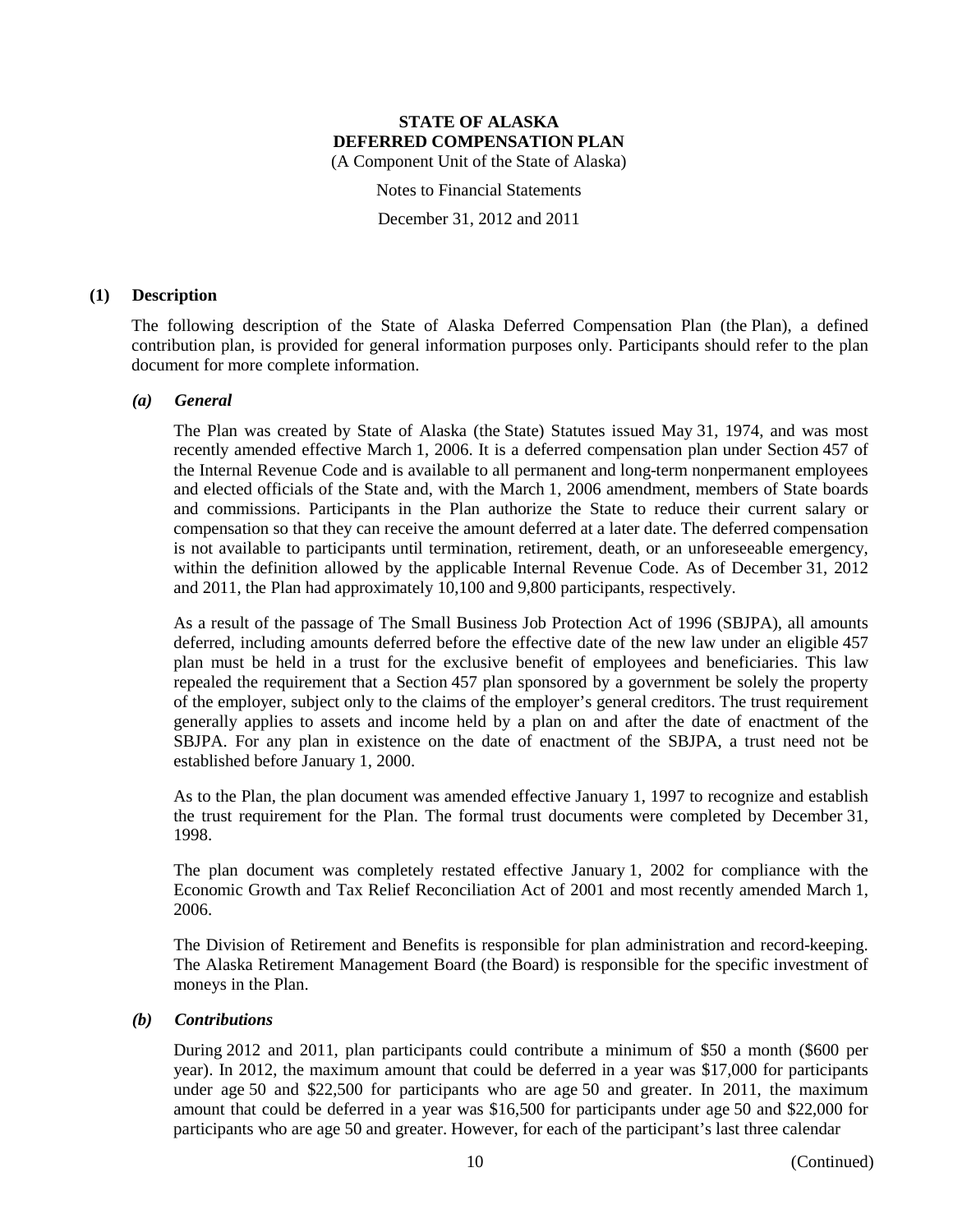(A Component Unit of the State of Alaska)

Notes to Financial Statements

December 31, 2012 and 2011

#### **(1) Description (cont.)**

years ending prior to normal retirement age, a "catch-up limitation" applies, which allows larger contributions (up to \$34,000 in 2012 and \$33,000 in 2011). Participants vest automatically in all of their contributions and earnings on those contributions.

#### *(c) Participant Accounts*

Participant accounts are self-directed with respect to investment options. Each participant designates how his or her contribution is to be allocated among the investment options. Each participant's account is credited with the participant's contributions and the appreciation or depreciation in unit value for the investment funds.

A record-keeping/administrative fee is deducted monthly from each participant's account, applied pro rata to all the funds the member participates in. This fee is for all costs incurred by the record-keeper and by the State. The investment management fees are netted out of the funds' performance.

At December 31, 2012, participants had the following investment options:

## **Collective Investment Funds**

*Equity Fund* – this fund invests in diversified common stocks of high-quality growth companies for long-term capital growth with income a secondary consideration. This investment option is only available to participants whose contributions were originally invested with the Hartford Life Insurance Company and have since remained with Hartford Life Insurance Company.

*Bond Fund* – this fund invests in investment grade corporate and government bonds and other debt securities. This investment option is only available to participants whose contributions were originally invested with the Hartford Life Insurance Company and have since remained with Hartford.

*Brandes International Equity Fund* – this fund invests primarily in the equity securities of non-U.S. issuers whose equity market capitalizations exceed \$5 billion at the time of purchase. The fund is managed using a value investment process based on Graham & Dodd fundamental analysis of individual securities to identify those that are priced below their intrinsic value.

*Government/Credit Bond Index Fund* – this fund invests in a highly diversified portfolio of high quality U.S. fixed income securities. The fund buys and holds portfolios of the securities included in the Barclays Capital Government/Credit Bond Index. The fund seeks to closely match the Index's total rate of return.

*Intermediate Bond Fund* – this fund buys and holds representative securities included in the Barclays Capital Intermediate Bond Index. The fund seeks to closely match the Index's total rate of return.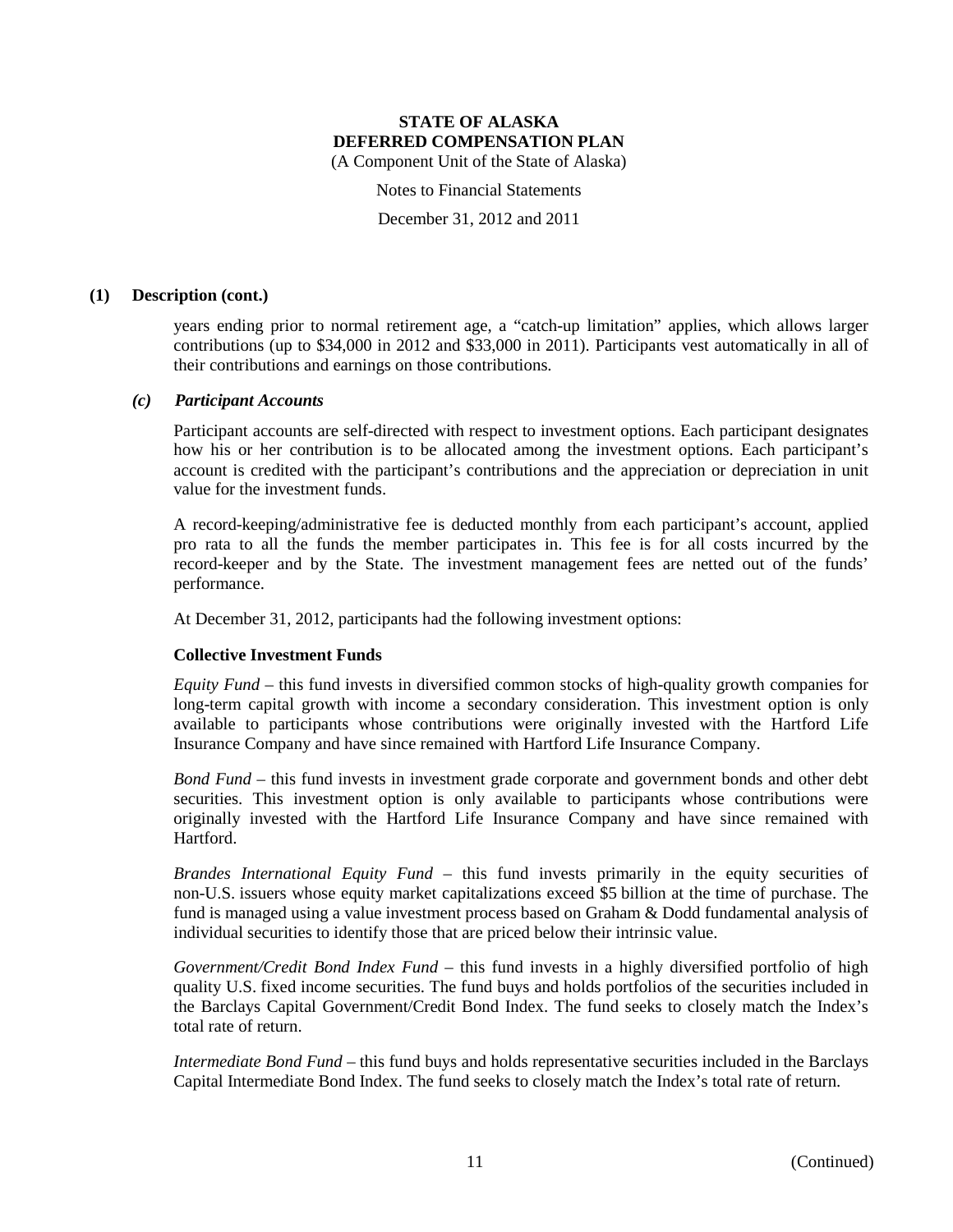(A Component Unit of the State of Alaska)

Notes to Financial Statements

December 31, 2012 and 2011

#### **(1) Description (cont.)**

*Long U.S. Treasury Bond Index Fund* – this fund invests in one or more commingled funds managed by SSgA, which, in combination, are designed to replicate the return of the Barclays Capital Long Treasury Bond Index while providing for daily liquidity for plan participants. The fund seeks to match the return of Barclays Capital Long Treasury Bond Index by investing in a well-diversified portfolio of treasury securities with maturities longer than ten years.

*RCM Socially Responsible Investment Fund* – this fund is actively managed and only invests in companies contained within the MSCI USA environmental, social, and governance (ESG) Index (LMSI). The LMSI holds approximately 600 companies with the ESG rankings in each sector of the 1,000 largest U.S. stocks.

*Russell 3000 Index Fund* – this fund invests in one or more commingled funds managed by SSgA, which, in combination, are designed to replicate the returns and characteristics of the Russell 3000 Index. The fund measures the performance of the largest 3,000 U.S. companies representing approximately 98.0% of the investable U.S. equity market.

*S&P 500 Stock Index Fund* – this fund offers diversified investment in the U.S. equity market and to replicate the returns and characteristics of the Standard & Poor's 500 Composite Stock Price Index. The fund owns all 500 of the securities in the S&P 500 Index in proportion to each security's size as measured by its total market value.

*SSgA Global Balanced Fund* – this fund has a target asset allocation of 60.0% equities and 40.0% fixed income and is invested in a mix of passively managed index commingled funds, which, in combination, are designed to replicate the returns and characteristics of the fund benchmark.

*State Street Institutional Treasury Money Market Fund* – this money market fund seeks to achieve its investment objective by investing substantially all of its investable assets in the State Street Money Market Portfolio of State Street Master Funds, which has the same investment objective as, and investment policies that are substantially similar to those of the fund. The fund attempts to achieve its investment objective by investing exclusively in direct obligations of the U.S. Treasury, such as U.S. Treasury bills, notes, and bonds. The fund may also invest in other mutual funds, subject to regulatory limitations, that invest exclusively in such obligations.

*U.S. Real Estate Investment Trust Index Fund* – this fund seeks to replicate the returns and characteristics of the Dow Jones U.S. Select REIT Index by purchasing each security in the same capitalization weight as it appears in the Index.

*U.S. Small Cap Trust* – this fund invests primarily in common stocks of small companies that appear undervalued or offer the potential for superior earnings growth. This fund invests at least 76.0% of its total assets in the stocks of small companies.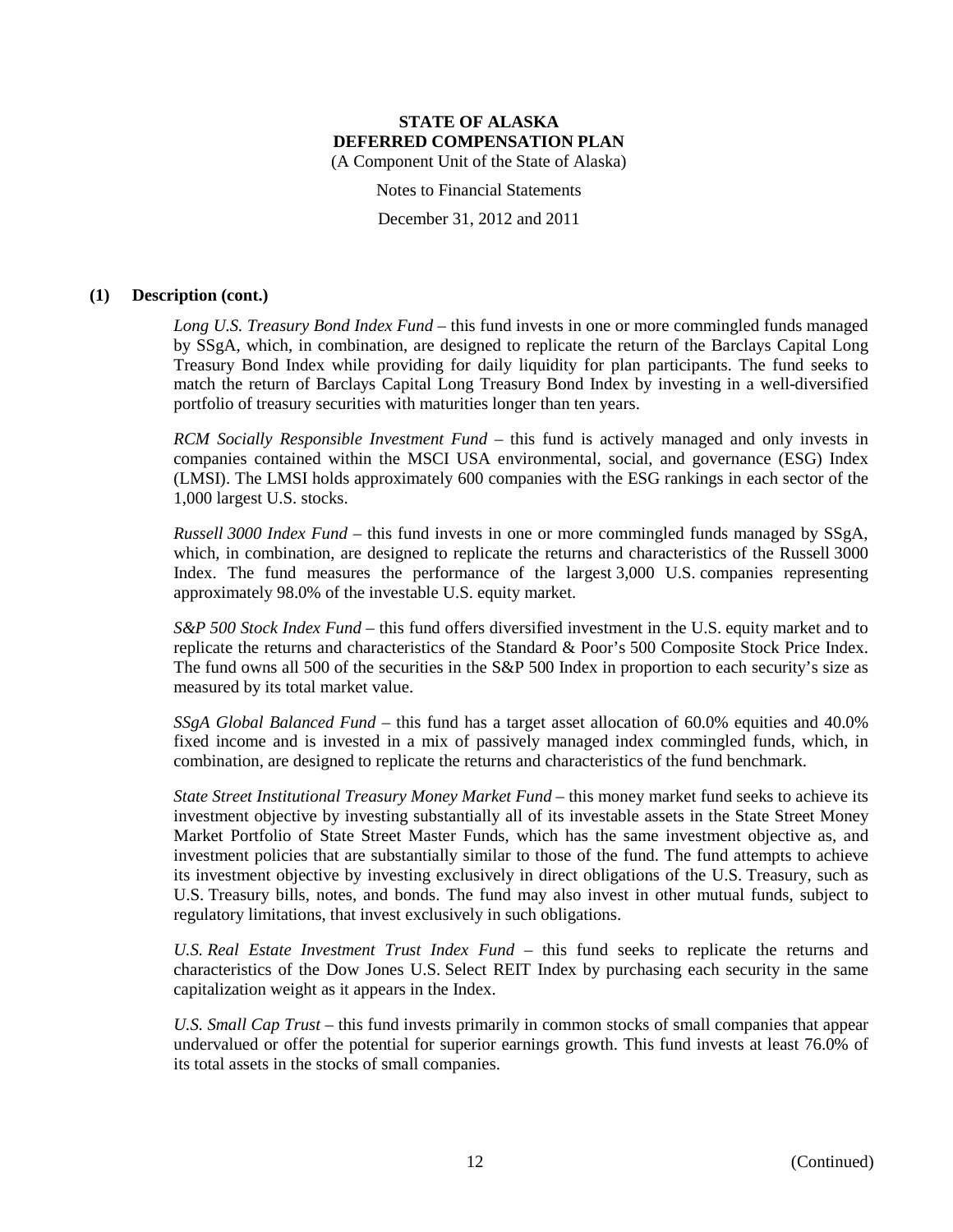(A Component Unit of the State of Alaska)

Notes to Financial Statements

December 31, 2012 and 2011

#### **(1) Description (cont.)**

*U.S. Treasury Inflation Protected Securities (TIPS) Index Fund* – this fund invests in the SSgA TIPS Index NL Series (Class A) and is intended to replicate the return of the index while providing for daily liquidity for the plan participants. The fund seeks to match the returns of the index by investing in a portfolio of U.S. Treasury inflation protected securities.

*World Equity Ex-U.S. Index Fund* – this fund invests in one or more commingled funds managed by SSgA, which, in combination, are designed to replicate the returns and characteristics of the MSCI ACWI Ex-U.S. Index and provide a broad based, low cost exposure to both the developed and emerging markets. The index consists of approximately 2,000 securities across 47 markets.

*World Government Bond Ex-U.S. Index Fund* – this fund seeks an investment return that approximates as closely as practicable, before expenses, the performance of the Citigroup World Government Ex-U.S. Index over the long term. The fund is managed using a passive or indexing investment approach, by which SSgA attempts to replicate, before expenses, the performance of the index.

*Money Market Fund* – consists of nonparticipant-directed funds used to pay administrative costs of the Plan.

## **Interest Income Fund**

*Interest Income Fund* – the purpose of this fund is to maximize current income while maintaining principal stability by investing in a diversified portfolio of primarily synthetic investment contracts (SICs) issued by banks and insurance companies that meet specified credit standards. Supporting securities for SICs typically include U.S. Treasury/agency obligations, mortgage and asset-backed securities, as well as investment grade corporate bonds.

#### **Pooled Investment Funds**

The Board contracts with an external investment manager who is given authority to invest in a wholly owned pooled environment to accommodate 13 participant-directed funds.

*Alaska Balanced Trust* – the purpose of this fund is to provide exposure to a diversified mix of stocks, bonds, and money market securities for investors with a higher tolerance for risk and a medium investment horizon. The trust invests in up to four underlying common trust funds, each one emphasizing a different market sector: U.S. stocks, non-U.S. stocks, U.S. investment grade-bonds, and money market securities.

*Alaska Long-Term Balanced Trust* – the purpose of this fund is to provide exposure to a diversified mix of stocks, bonds, and money market securities for investors with a higher tolerance for risk and a medium to long investment horizon. The trust invests in up to four underlying common trust funds, each one emphasizing a different market sector: U.S. stocks, non-U.S. stocks, U.S. investment grade-bonds, and money market securities.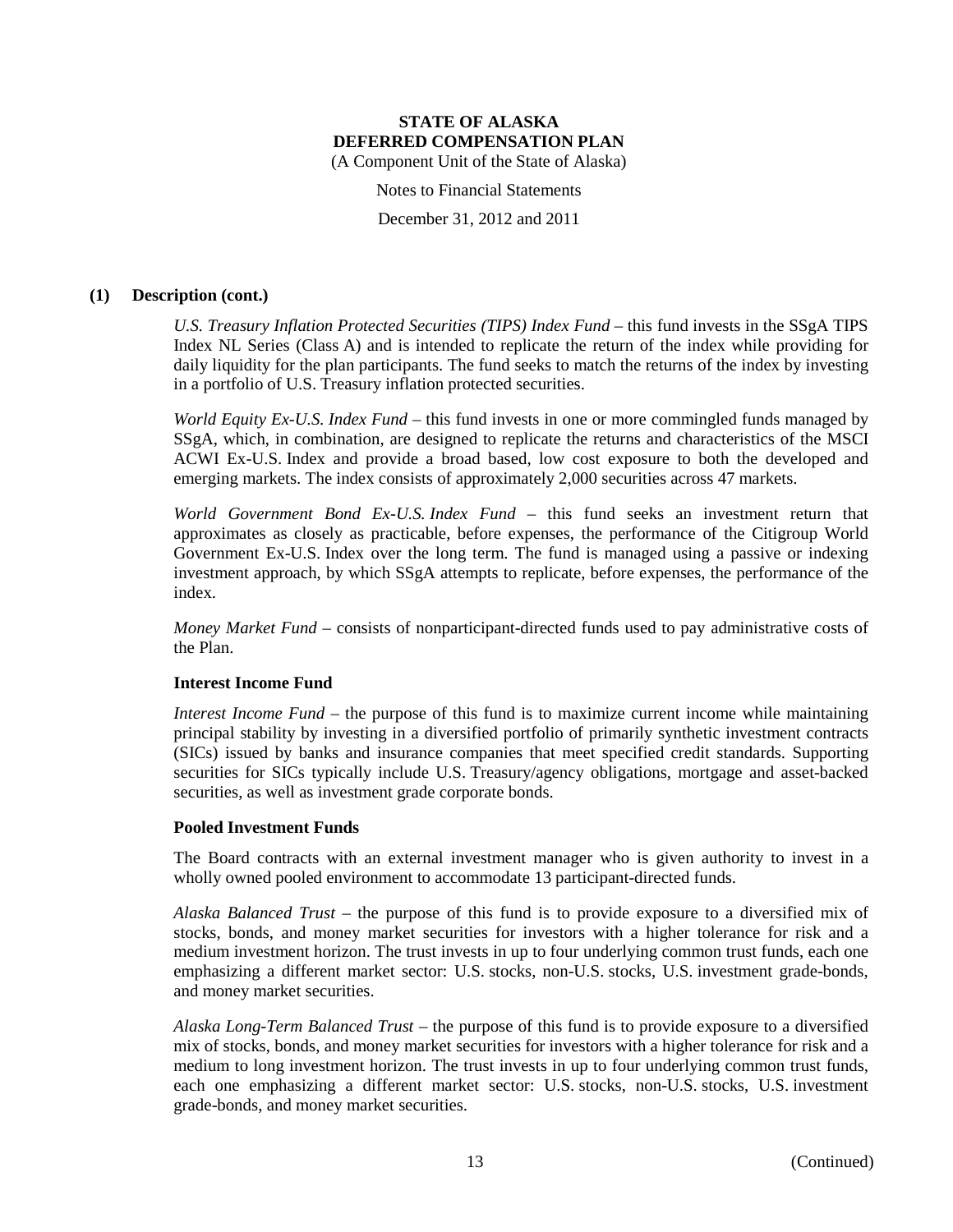Notes to Financial Statements

December 31, 2012 and 2011

## **(1) Description (cont.)**

*Alaska Target Date Retirement 2010* – *2055 Trusts* – the purpose of these funds are to provide a diverse mix of stocks, bonds, and money market securities for long-term investors with a higher tolerance for risk. The Trusts are designed to gradually invest more conservatively as the target retirement date approaches. The trusts invest in four underlying common trust funds, each one emphasizing a different market sector: U.S. stocks, non-U.S. stocks, U.S. investment-grade bonds, and money market securities. Over time, the allocations become more conservative, systematically decreasing exposure to stocks and increasing exposure to bonds and money market securities on a quarterly basis. At the target date, the trusts maintain a substantial exposure to stocks (approximately 55.0%). The most conservative allocation to stocks (approximately 20.0%) occurs 30 years after the target date is reached.

## *(d) Payment of Benefits*

Participants are eligible to withdraw their account balance upon termination in the form of a lump sum, one of various annuities, or a periodic payment option, unless the participant elects to defer commencement of benefits. Account balances of \$1,000 or less are automatically paid in the form of a lump-sum distribution. The deferred benefit commencement date can be no later than April 1 of the year after the participant would have turned age 70½. Payment of benefits to a participant commences 60 days after termination or the deferred benefit commencement date, as applicable.

Participants may request a hardship withdrawal for an unforeseeable emergency, within the definition allowed by the applicable Internal Revenue Code. Hardship withdrawals are received as lump-sum distributions and must be approved by the plan administrator.

The Plan purchases annuity contracts from an insurance company. The annuity contracts are excluded from the plan assets.

## *(e) Income Taxes*

The Plan is exempt from federal income taxes under the provisions of Section 501(a) of the Internal Revenue Code.

#### *(f) Termination, Partial Termination, or Complete Discontinuance of Contributions*

Although the State has established the Plan with the bona fide intention and expectation that it will continue the Plan indefinitely, the State may in its sole and absolute discretion terminate the Plan in whole or in part at any time without liability whatsoever for such termination. If the Plan shall be terminated, the participants in the Plan will be deemed to have withdrawn from the Plan as of the date of such termination. Deferred compensation shall thereupon cease. Upon plan termination, each participant or beneficiary shall be given the opportunity to elect a benefit commencement date and form of payment.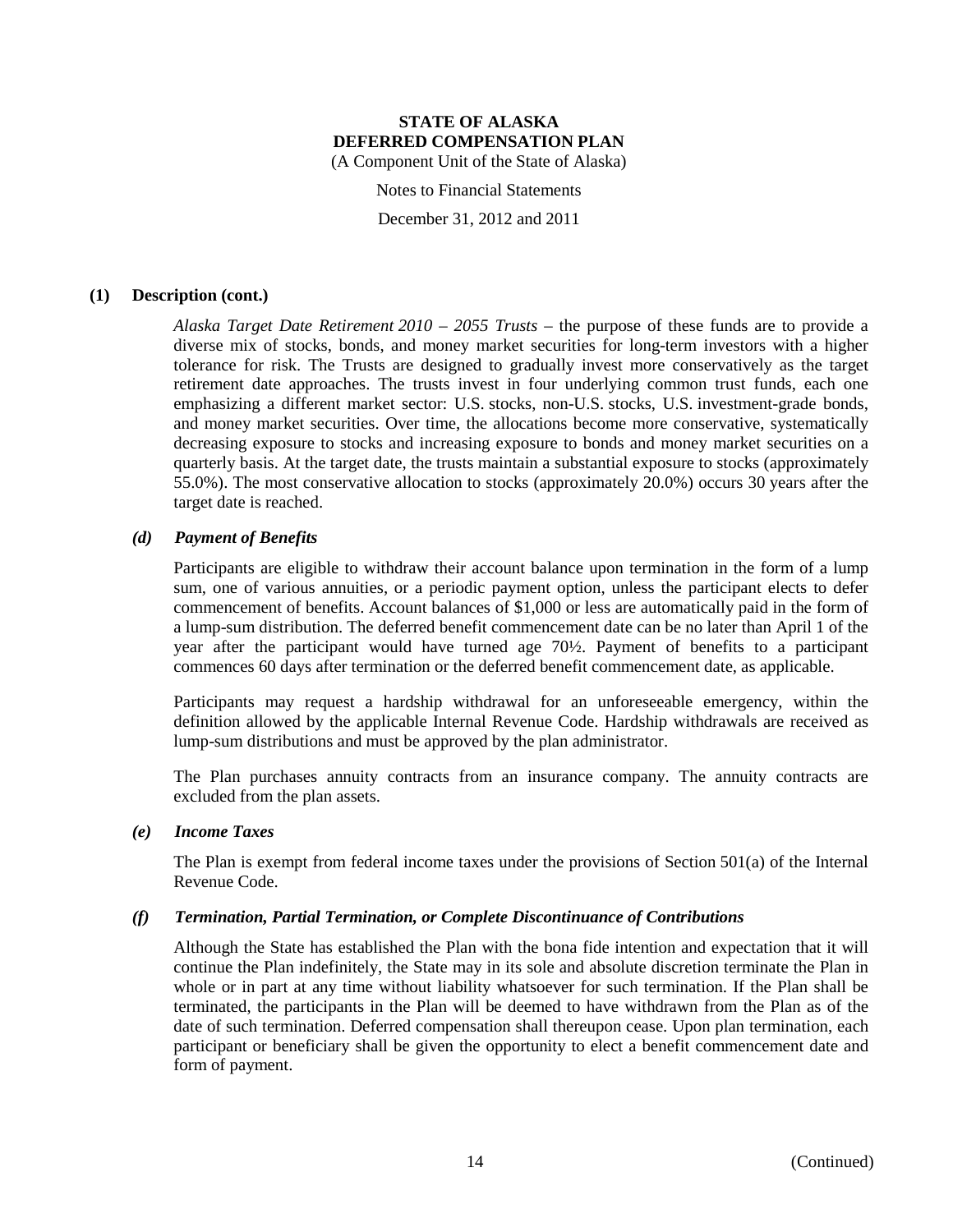(A Component Unit of the State of Alaska)

Notes to Financial Statements

December 31, 2012 and 2011

## **(2) Summary of Significant Accounting Policies**

#### *(a) Basis of Accounting*

The Plan utilizes the economic resources measurement focus and the accrual method of accounting. In preparing the financial statements, the plan administrator is required to make estimates that affect the reported amounts of assets and liabilities and disclosures of contingent assets and liabilities as of the date of the financial statements, and additions and deductions for the reporting period. Actual results could differ from those estimates.

## *(b) Valuation of Collective Investment Funds*

The Plan's investments in collective investment funds (note 3), held in trust are stated at fair value based on the unit value as reported by the trustees multiplied by the number of units held by the Plan. The unit value is determined by the trustees based on the fair value of the underlying assets. Purchases and sales of securities are recorded on a trade-date basis.

## *(c) Valuation of Synthetic Investment Contracts*

The Plan's investments in fully benefit-responsive synthetic investment contracts (note 4) are stated at fair value as they are affected by the market factors and credit standing.

#### *(d) Contributions Receivable*

Contributions applicable to wages earned through the Plan's year-end are accrued. These contributions are considered fully collectible, and accordingly, no allowance for doubtful accounts is considered necessary.

#### **(3) Investments**

The Plan is participant directed, which means that the Plan's participants decide in which options to invest. Of total plan fiduciary net assets of \$660,729,000 at December 31, 2012, 99.5%, or \$657,578,000, are specifically allocated to individual participant accounts. Of total plan fiduciary net assets of \$601,310,000 at December 31, 2011, 99.7%, or \$599,235,000, were specifically allocated to individual participant accounts.

Each participant designates how their contribution is to be allocated among the investment options. Each participant's account is credited with the participant's contributions, adjusted for the appreciation or depreciation in unit value for the investment funds, and reduced for administrative fees.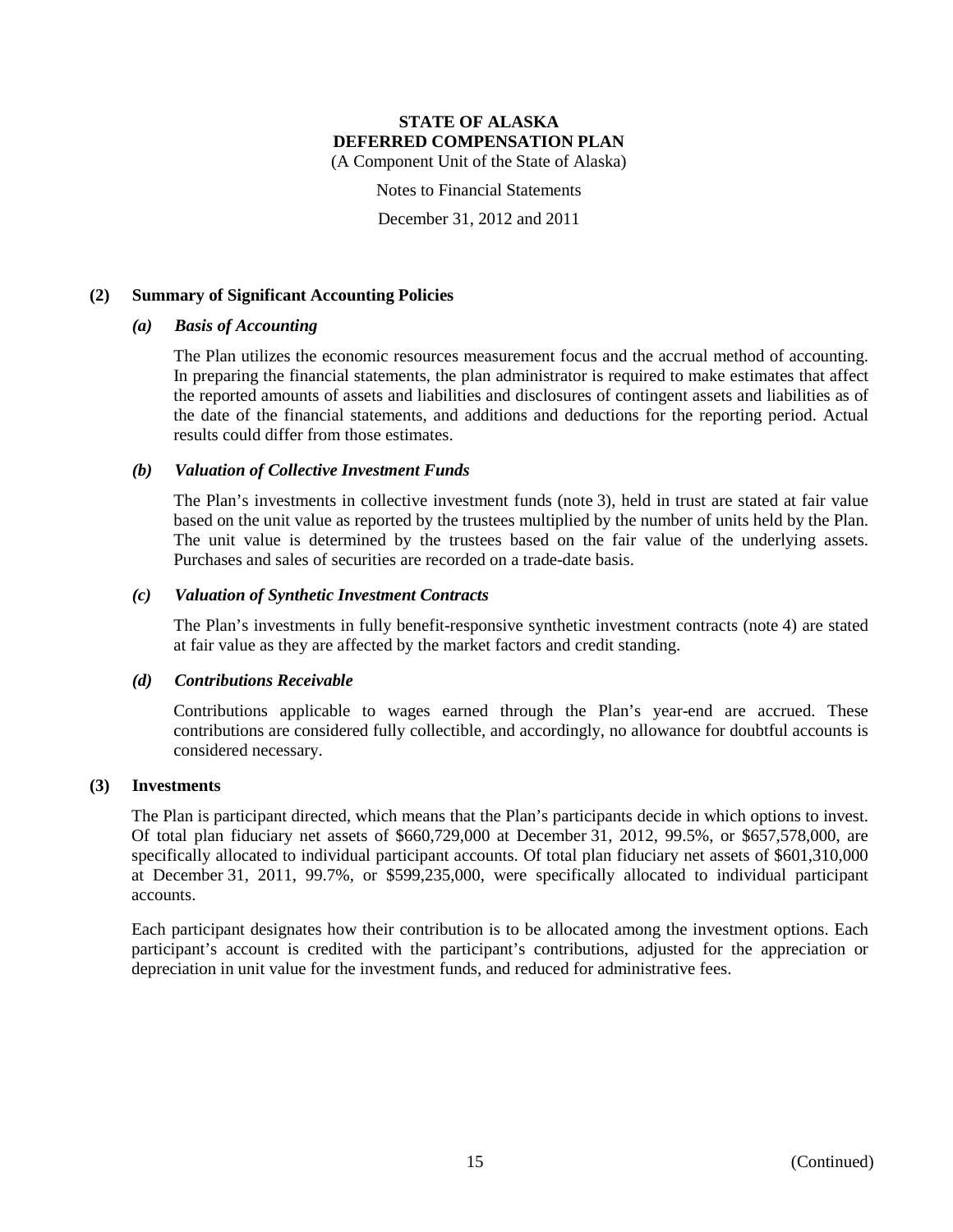(A Component Unit of the State of Alaska)

Notes to Financial Statements

December 31, 2012 and 2011

## **(3) Investments (cont.)**

## *Participant-Directed Investments at December 31 Year-End (In thousands)*

|                                                 | <b>Market value</b> |         |  |
|-------------------------------------------------|---------------------|---------|--|
|                                                 | 2012                | 2011    |  |
| Interest Income Fund                            | \$<br>189,800       | 187,449 |  |
| S&P 500 Index Fund                              | 131,068             | 117,091 |  |
| U.S. Small Cap Trust                            | 73,142              | 65,253  |  |
| Alaska Long-Term Balanced Trust                 | 38,720              | 33,828  |  |
| SSgA Global Balanced Fund                       | 38,354              | 36,342  |  |
| <b>Brandes International Equity Fund</b>        | 37,072              | 36,279  |  |
| Government/Credit Bond Index Fund               | 33,946              | 32,800  |  |
| <b>Intermediate Bond Fund</b>                   | 16,547              | 16,383  |  |
| U.S. TIPS Index Fund                            | 12,178              | 9,529   |  |
| <b>RCM</b> Socially Responsible Investment Fund | 11,086              | 10,432  |  |
| U.S. Real Estate Investment Trust Index Fund    | 11,073              | 7,787   |  |
| <b>Alaska Balanced Trust</b>                    | 10,500              | 5,767   |  |
| <b>State Street Money Market Fund</b>           | 9,757               | 7,823   |  |
| Russell 3000 Index Fund                         | 7,437               | 5,200   |  |
| World Equity Ex-U.S. Index Fund                 | 6,341               | 3,644   |  |
| Long U.S. Treasury Bond Index Fund              | 5,491               | 6,482   |  |
| Alaska Target Date Retirement 2020 Trust        | 5,440               | 2,951   |  |
| Alaska Target Date Retirement 2015 Trust        | 5,356               | 3,321   |  |
| Alaska Target Date Retirement 2025 Trust        | 2,642               | 1,630   |  |
| World Government Bond Ex-U.S. Index Fund        | 2,263               | 1,950   |  |
| Alaska Target Date Retirement 2010 Trust        | 2,086               | 1,669   |  |
| Alaska Target Date Retirement 2030 Trust        | 1,828               | 1,096   |  |
| Hartford Stock – Equity Fund                    | 1,620               | 1,625   |  |
| Alaska Target Date Retirement 2035 Trust        | 1,330               | 973     |  |
| Alaska Target Date Retirement 2040 Trust        | 918                 | 508     |  |
| Alaska Target Date Retirement 2045 Trust        | 689                 | 227     |  |
| Alaska Target Date Retirement 2055 Trust        | 444                 | 884     |  |
| Alaska Target Date Retirement 2050 Trust        | 376                 | 191     |  |
| <b>Hartford Bond Fund</b>                       | 74                  | 122     |  |
| Total                                           | \$<br>657,578       | 599,236 |  |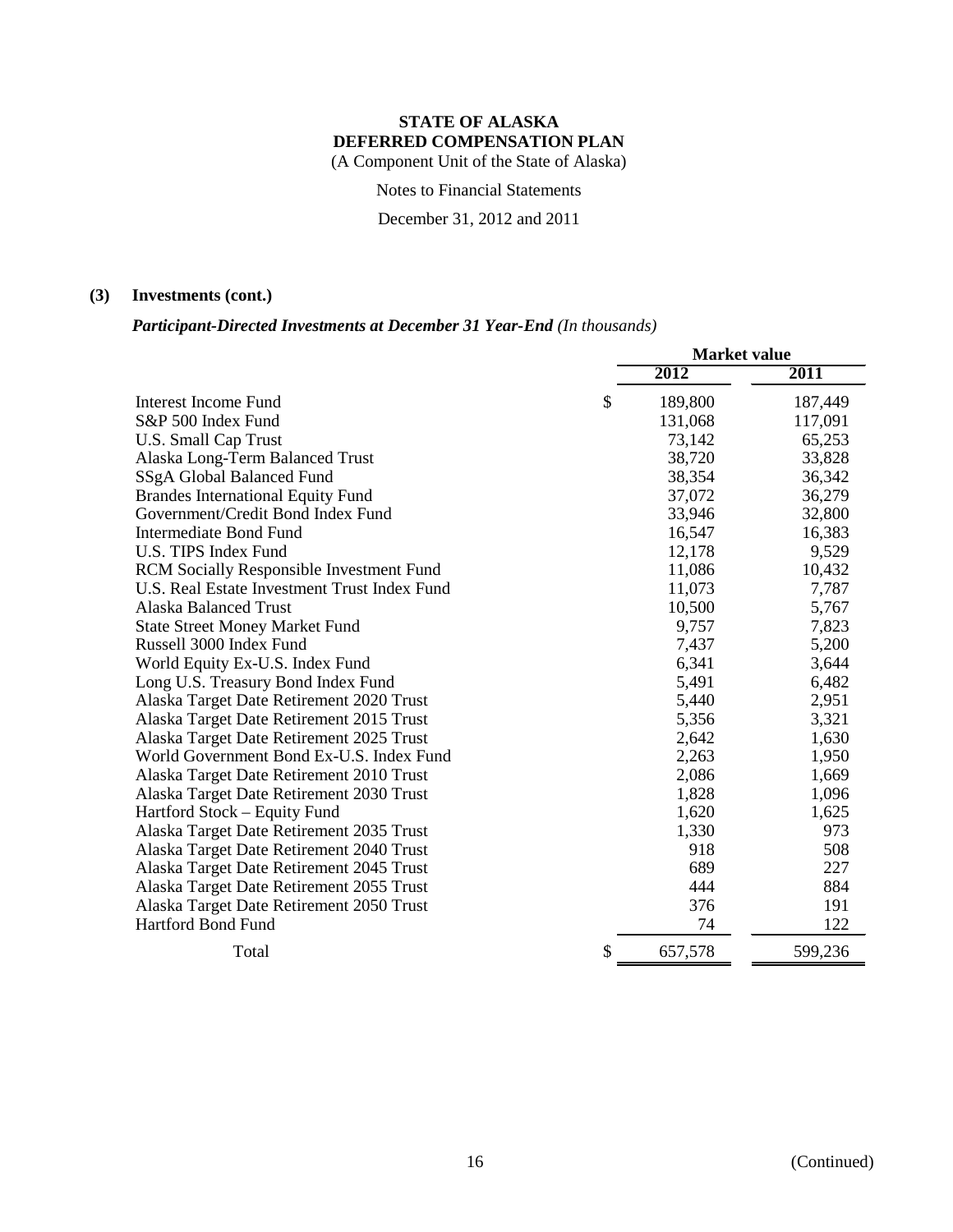Notes to Financial Statements

December 31, 2012 and 2011

## **(3) Investments (cont.)**

The Plan's investments at December 31, 2012 include the following collective investment funds (in thousands):

|                                             | <b>Units owned</b> | <b>Unit value</b> |               | <b>Balance</b> |
|---------------------------------------------|--------------------|-------------------|---------------|----------------|
| Equity funds:                               |                    |                   |               |                |
| S & P 500 Index Fund                        | 2,592,834          | 50.550            | $\mathcal{S}$ | 131,068        |
| <b>U.S. Small Cap Trust</b>                 | 1,182,376          | 61.860            |               | 73,142         |
| <b>Brandes International Equity Fund</b>    | 3,517,307          | 10.540            |               | 37,072         |
| <b>RCM Socially Responsible</b>             |                    |                   |               |                |
| <b>Investment Fund</b>                      | 731,633            | 15.153            |               | 11,086         |
| <b>U.S. Real Estate Investment Trust</b>    |                    |                   |               |                |
| <b>Index Fund</b>                           | 912,918            | 12.130            |               | 11,073         |
| Russell 3000 Index Fund                     | 565,309            | 13.156            |               | 7,437          |
| World Equity Ex-U.S. Index Fund             | 493,278            | 12.854            |               | 6,341          |
| Equity Fund, actively managed*              | 84,545             | 19.160            |               | 1,620          |
|                                             |                    |                   |               | 278,839        |
| Bond and debt securities funds:             |                    |                   |               |                |
| Government/Credit Bond Fund                 | 1,018,420          | 33.330            |               | 33,946         |
| <b>Intermediate Bond Fund</b>               | 622,989            | 26.560            |               | 16,547         |
| <b>U.S. TIPS Index Fund</b>                 | 907,127            | 13.425            |               | 12,178         |
| Long U.S. Treasury Bond Index Fund          | 364,695            | 15.056            |               | 5,491          |
| World Government Bond Ex-U.S.               |                    |                   |               |                |
| <b>Index Fund</b>                           | 183,529            | 12.332            |               | 2,263          |
| Bond Fund, actively managed*                | 7,600              | 9.743             |               | 74             |
|                                             |                    |                   |               | 70,499         |
| Bond and equity fund:                       |                    |                   |               |                |
| SSgA Global Balanced Fund                   | 2,805,126          | 13.673            |               | 38,354         |
| Money market funds:                         |                    |                   |               |                |
| Participant directed - State Street         |                    |                   |               |                |
| <b>Institutional Treasury Money</b>         |                    |                   |               |                |
| <b>Market Fund</b>                          | 9,757,101          | 1.000             |               | 9,757          |
| Nonparticipant directed                     | 18,947             | 16.826            |               | 319            |
|                                             |                    |                   |               | 10,076         |
| Total collective investment                 |                    |                   |               |                |
| funds                                       |                    |                   | S             | 397,768        |
| Activity monogol by the Division of Treesay |                    |                   |               |                |

\* Actively managed by the Division of Treasury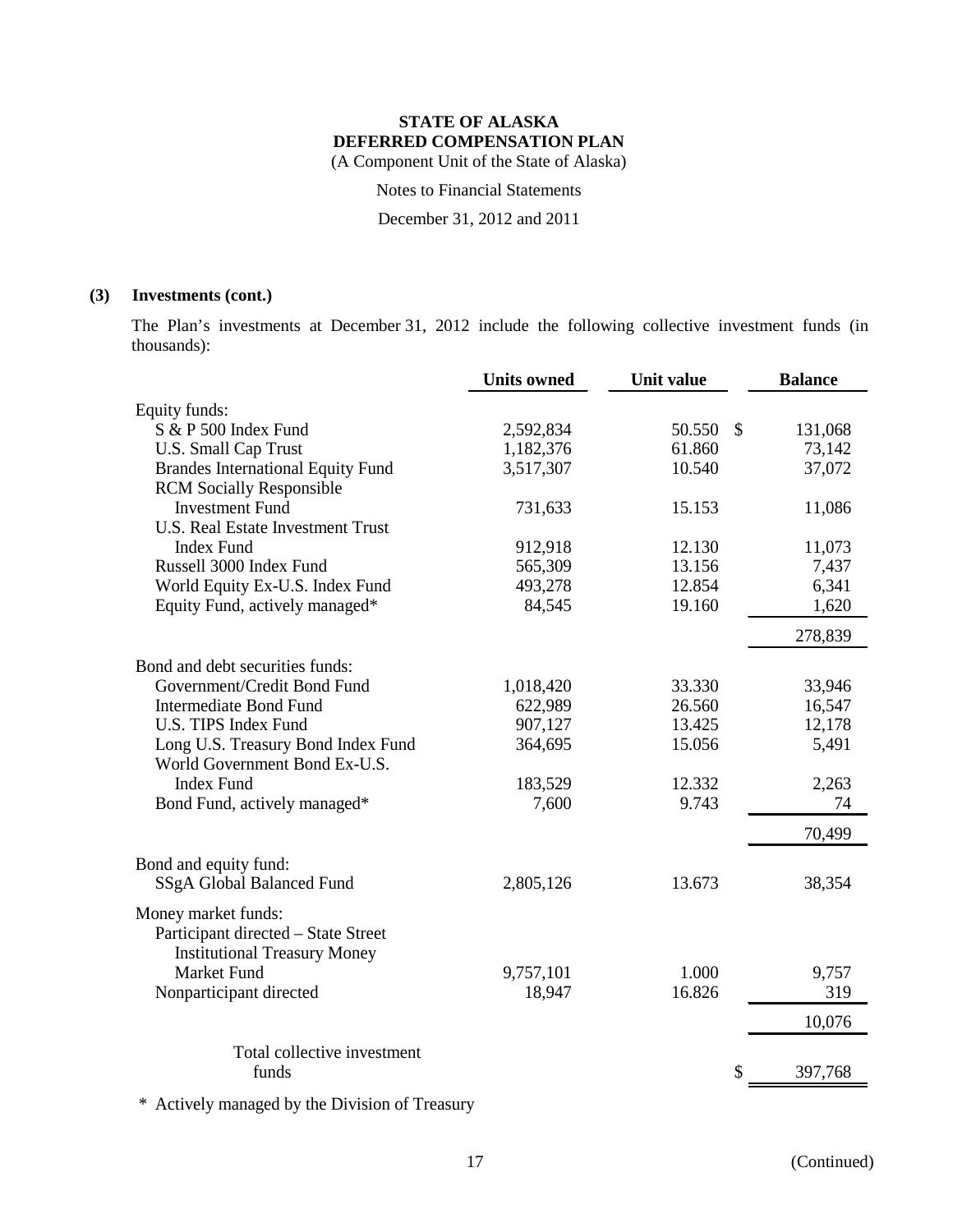(A Component Unit of the State of Alaska)

Notes to Financial Statements

December 31, 2012 and 2011

## **(3) Investments (cont.)**

The Plan's investments at December 31, 2011 include the following collective investment funds (in thousands):

|                                                            | <b>Units owned</b> | <b>Unit value</b> |               | <b>Balance</b> |
|------------------------------------------------------------|--------------------|-------------------|---------------|----------------|
| Equity funds:                                              |                    |                   |               |                |
| S & P 500 Index Fund                                       | 2,686,180          | 43.590            | $\mathcal{S}$ | 117,091        |
| <b>U.S. Small Cap Trust</b>                                | 1,251,498          | 52.140            |               | 65,253         |
| <b>Brandes International Equity Fund</b>                   | 3,847,229          | 9.430             |               | 36,279         |
| <b>RCM Socially Responsible</b>                            |                    |                   |               |                |
| <b>Investment Fund</b>                                     | 761,592            | 13.697            |               | 10,432         |
| <b>U.S. Real Estate Investment Trust</b>                   |                    |                   |               |                |
| <b>Index Fund</b>                                          | 749,889            | 10.384            |               | 7,787          |
| Russell 3000 Index Fund                                    | 459,979            | 11.304            |               | 5,200          |
| World Equity Ex-U.S. Index Fund                            | 333,942            | 10.913            |               | 3,644          |
| Equity Fund, actively managed*                             | 96,227             | 16.889            |               | 1,625          |
|                                                            |                    |                   |               | 247,311        |
| Bond and debt securities funds:                            |                    |                   |               |                |
| Government/Credit Bond Fund                                | 1,030,347          | 31.834            |               | 32,800         |
| <b>U.S. TIPS Index Fund</b>                                | 758,260            | 12.567            |               | 9,529          |
| <b>Intermediate Bond Fund</b>                              | 626,566            | 26.147            |               | 16,383         |
| Long U.S. Treasury Bond Index Fund                         | 445,877            | 14.538            |               | 6,482          |
| World Government Bond Ex-U.S.                              |                    |                   |               |                |
| <b>Index Fund</b>                                          | 160,668            | 12.140            |               | 1,950          |
| Bond Fund, actively managed*                               | 13,315             | 9.151             |               | 122            |
|                                                            |                    |                   |               | 67,266         |
| Bond and equity fund:                                      |                    |                   |               |                |
| SSgA Global Balanced Fund                                  | 2,967,736          | 12.245            |               | 36,342         |
|                                                            |                    |                   |               |                |
| Money market funds:<br>Participant directed - State Street |                    |                   |               |                |
| <b>Institutional Treasury Money</b>                        |                    |                   |               |                |
| Market Fund                                                | 7,822,606          | 1.000             |               | 7,823          |
| Nonparticipant directed                                    | 21,786             | 16.826            |               | 366            |
|                                                            |                    |                   |               |                |
|                                                            |                    |                   |               | 8,189          |
| Total collective investment                                |                    |                   |               |                |
| funds                                                      |                    |                   | \$            | 359,108        |
| Actively managed by the Division of Treasury<br>$\ast$     |                    |                   |               |                |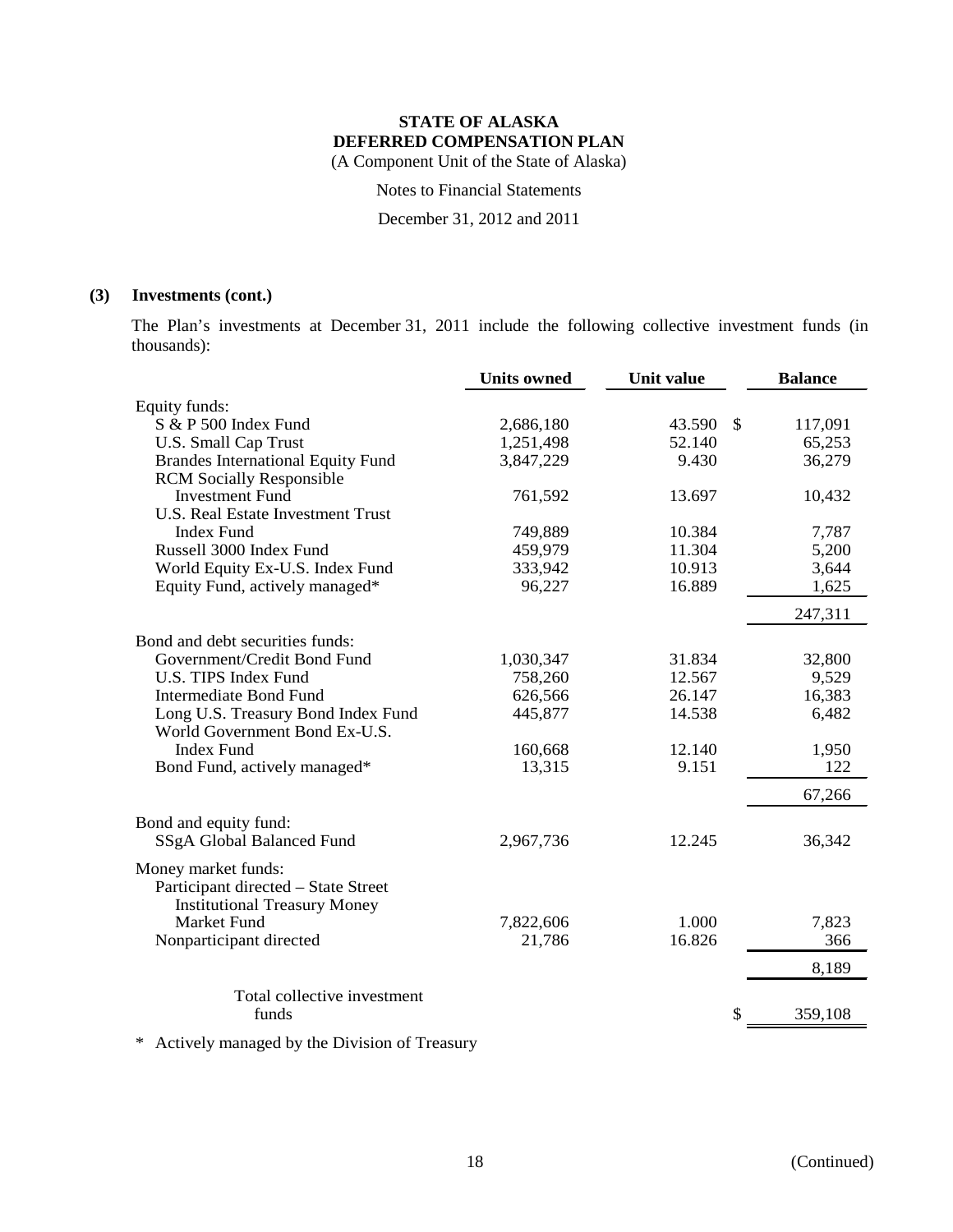(A Component Unit of the State of Alaska)

Notes to Financial Statements

December 31, 2012 and 2011

## **(4) Synthetic Investment Contracts**

Accounts and terms of synthetic investment contracts in effect at December 31 are as follows:

## *(a) NATIXIS Financial Products Inc.*

In 1999, the Plan's investment manager entered into an investment contract, on behalf of the Plan, with NATIXIS Financial Products Inc. This financial institution provides a wrap contract that covers a separately managed structured payout synthetic investment portfolio. The account is credited with earnings and investment deposits, less administrative expenses charged by the financial institution and investment withdrawals. The contract is included in the Plan's financial statements at market value. It is fully benefit responsive. There are no reserves against contract value for the credit risk of the contract issuer or otherwise. The contract value of the investment contract at December 31, 2012 and 2011 was \$33,374,000 and \$32,253,000, respectively, as reported by NATIXIS Financial Products Inc., and the market value of the portfolio at December 31, 2012 and 2011 was \$35,781,000 and \$34,639,000, respectively. The average crediting rates for 2012 and 2011 were approximately 3.48% and 3.88%, respectively. The crediting interest rates are based on the approximate rate of interest that will amortize differences between book and market value over the portfolio's average duration.

## *(b) Bank of America*

In 2003, the Plan's investment manager entered into an investment contract, on behalf of the Plan, with Bank of America. This financial institution provides a wrap contract that covers a separately managed structured payout synthetic investment portfolio. The account is credited with earnings and investment deposits, less administrative expenses charged by the financial institution and investment withdrawals. The contract is included in the Plan's financial statements at market value. It is fully benefit responsive. There are no reserves against contract value for the credit risk of the contract issuer or otherwise. The contract value of the investment contract at December 31, 2012 and 2011 was \$33,382,000 and \$32,257,000, respectively, as reported by Bank of America, and the market value of the portfolio at December 31, 2012 and 2011 was \$35,789,000 and \$34,643,000, respectively. The average yield and crediting interest rates for 2012 and 2011 were approximately 3.48% and 3.88%, respectively. The crediting interest rate is based on the approximate rate of interest that will amortize differences between book and market value over the portfolio's average duration.

#### *(c) Rabobank Nederland*

In 2003, the Plan's investment manager entered into an investment contract, on behalf of the Plan, with Rabobank Nederland. This financial institution provides a wrap contract that covers a separately managed structured payout synthetic investment portfolio. The account is credited with earnings and investment deposits, less administrative expenses charged by the financial institution and investment withdrawals. The contract is included in the Plan's financial statements at market value. It is fully benefit responsive. There are no reserves against contract value for the credit risk of the contract issuer or otherwise. The contract value of the investment contract at December 31, 2012 and 2011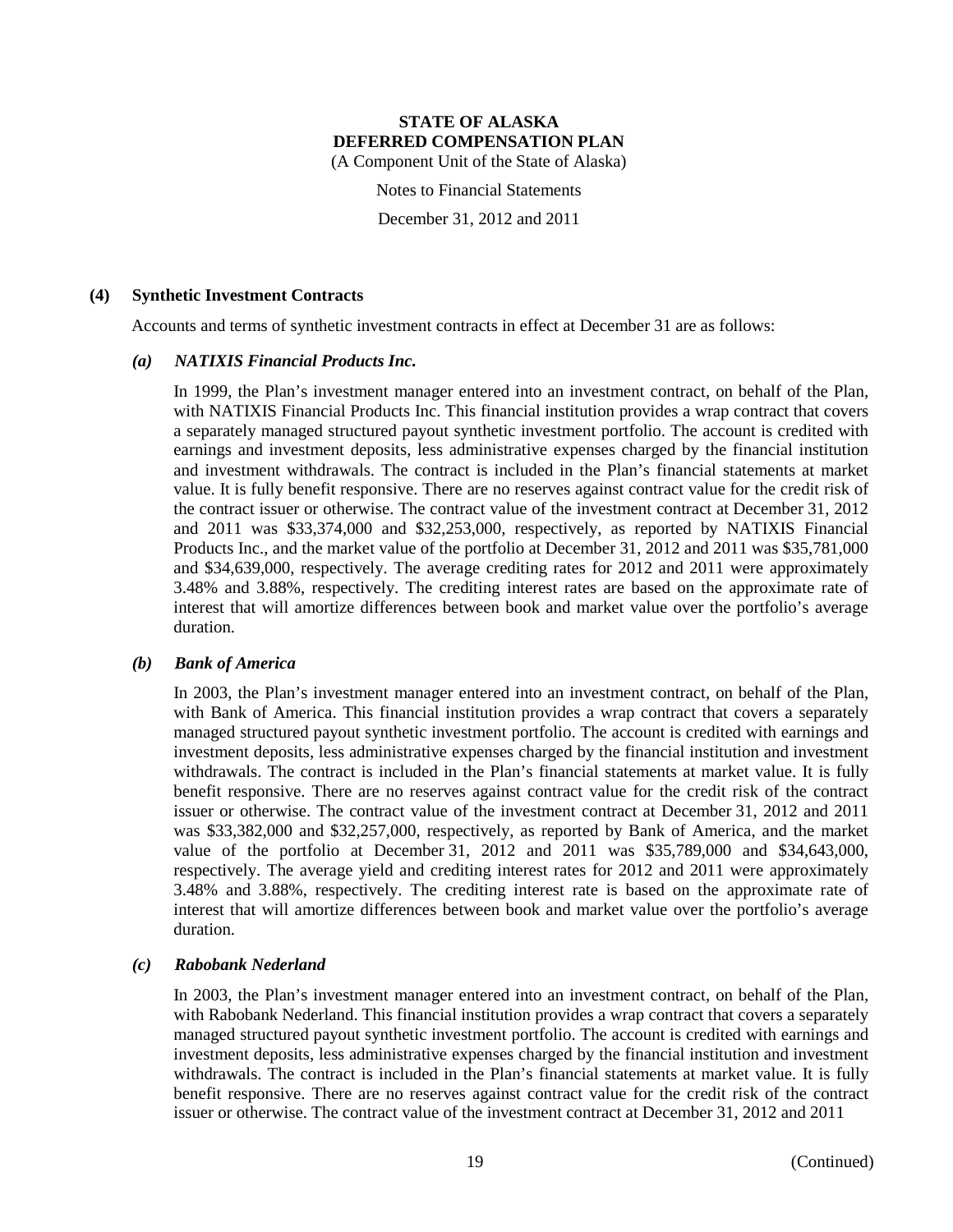Notes to Financial Statements

December 31, 2012 and 2011

#### **(4) Synthetic Investment Contracts (cont.)**

was \$33,393,000 and \$32,201,000, respectively, as reported by Rabobank Nederland, and the market value of the portfolio at December 31, 2012 and 2011 was \$35,884,000 and \$34,712,000, respectively. The average yield and crediting interest rates for 2012 and 2011 were approximately 3.69% and 3.99%, respectively. The crediting interest rate is based on the approximate rate of interest that will amortize differences between book and market value over the portfolio's average duration.

## *(d) State Street Bank*

In 2000, the Plan's investment manager entered into an investment contract, on behalf of the Plan, with State Street Bank. This financial institution provides a wrap contract that covers a separately managed constant duration synthetic investment portfolio. The account is credited with earnings and investment deposits, less administrative expenses charged by the financial institution and investment withdrawals. The contract is included in the Plan's financial statements at market value. It is fully benefit responsive. There are no reserves against contract value for the credit risk of the contract issuer or otherwise. The contract value of the investment contract at December 31, 2012 and 2011 was \$33,379,000 and \$32,254,000, respectively, as reported by State Street Bank, and the market value of the portfolio at December 31, 2012 and 2011 was \$35,787,000 and \$34,640,000, respectively. The average crediting rates for 2012 and 2011 were approximately 3.48% and 3.88%, respectively. The crediting interest rates are based on the approximate rate of interest that will amortize differences between book and market value over the portfolio's average duration.

#### *(e) Pacific Life Insurance Co.*

In 2004, the Plan's investment manager entered into an investment contract, on behalf of the Plan, with Pacific Life Insurance Co. This financial institution provides a wrap contract that covers a separately managed structured payout synthetic investment portfolio. The account is credited with earnings and investment deposits, less administrative expenses charged by the financial institution and investment withdrawals. The contract is included in the Plan's financial statements at market value. It is fully benefit responsive. There are no reserves against contract value for the credit risk of the contract issuer or otherwise. The contract value of the investment contract at December 31, 2012 and 2011 was \$33,382,000 and \$32,257,000, respectively, as reported by Pacific Life Insurance Co., and the market value of the portfolio at December 31, 2012 and 2011 was \$35,789,000 and \$34,643,000, respectively. The average crediting rate for 2012 and 2011 were approximately 3.48% and 3.88%, respectively. The crediting interest rates are based on the approximate rate of interest that will amortize differences between book and market value over the portfolio's average duration.

#### **(5) Deposit and Investment Risk**

#### *(a) Interest Rate Risk*

Interest rate risk is the risk that changes in interest rates will adversely affect the fair value of an investment.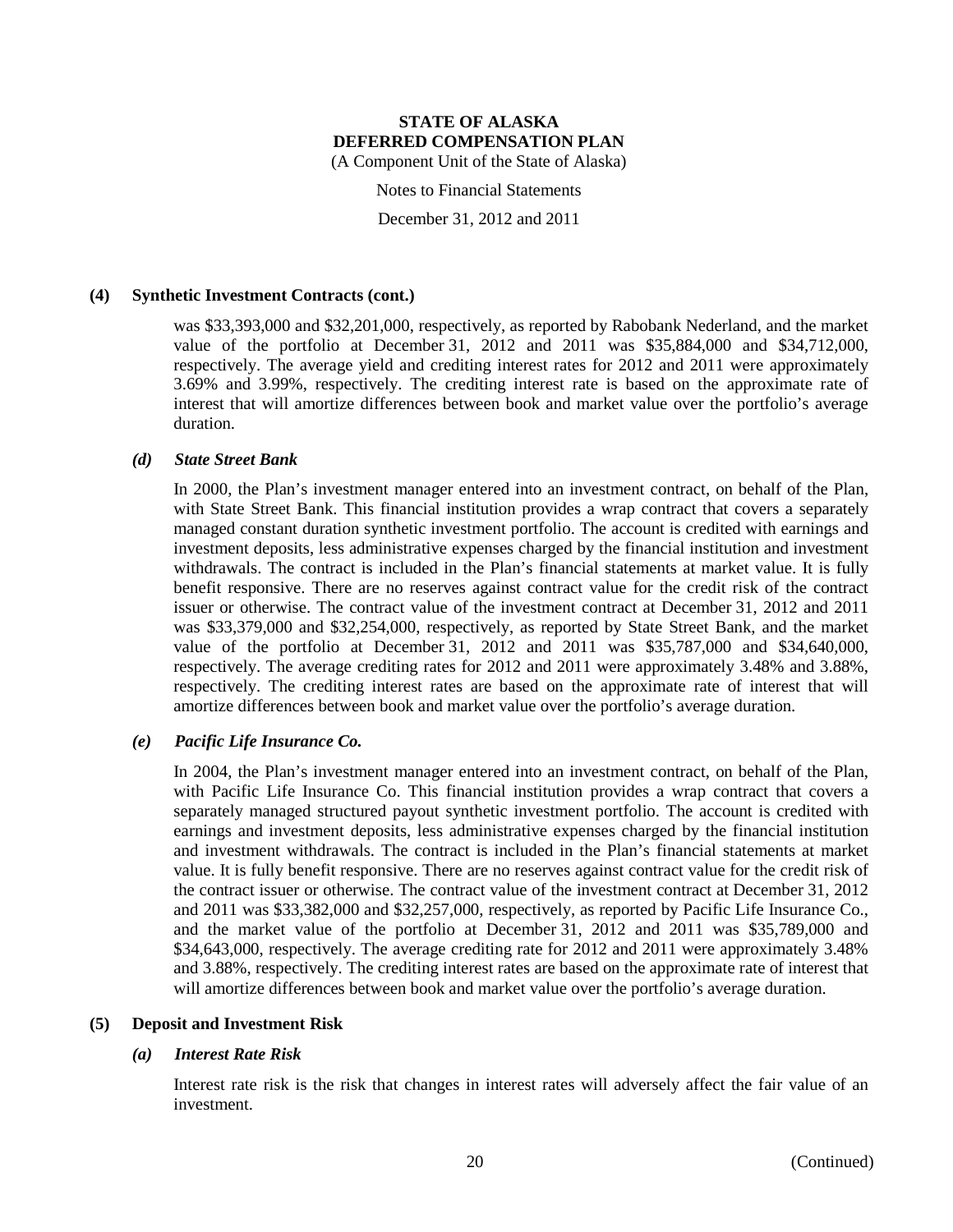(A Component Unit of the State of Alaska)

Notes to Financial Statements

December 31, 2012 and 2011

## **(5) Deposit and Investment Risk (cont.)**

## **Collective Investment and Money Market Funds**

The Alaska Retirement Management (Board) contracts with external investment managers who maintain collective investment funds. Managers selected to manage investments for the Plan are subject to the provisions of the collective investment funds the Board has selected. In addition, the Plan maintains a balance in a commingled money market portfolio.

The Board does not have a policy to limit interest rate risk for the collective investment funds or the institutional treasury commingled money market fund portfolio. These investments with their related weighted average maturities at December 31, 2012 are as follows (in thousands):

| <b>Fair value</b> | Weighted<br>average<br>maturity |
|-------------------|---------------------------------|
| 74                | 4.45 years                      |
| 33,946            | 7.79 years                      |
| 9,757             | 51 days                         |
| 16,547            | 3.77 years                      |
| 5,491             | $17.01$ years                   |
| 12,178            | 5.52 years                      |
| 2,263             | 7.28 years                      |
|                   |                                 |

#### **Interest Income Fund**

The Board contracts with an external investment manager who is given the authority to invest in synthetic investment contracts and a reserve. This external manager also manages the securities underlying the synthetic investment contracts.

Through the Board's investment policy, exposure to fair value losses arising from increasing interest rates is managed by limiting the duration on synthetic investment contracts as follows:

For constant duration synthetic investment contracts, duration cannot exceed the longer of 6 years or the duration of the Barclays Capital Intermediate Aggregate Index plus one-half year. The aggregate duration of the constant duration synthetic investment contracts was 3.24 years at December 31, 2012. The duration of the Barclays Capital Intermediate Aggregate Index was 3.53 years at December 31, 2012.

Duration is a measure of interest rate risk. In the case of the Plan's constant duration synthetic investment contracts, duration is the fair value weighted average term to maturity using all fixed income securities underlying the contracts and their related cash flows.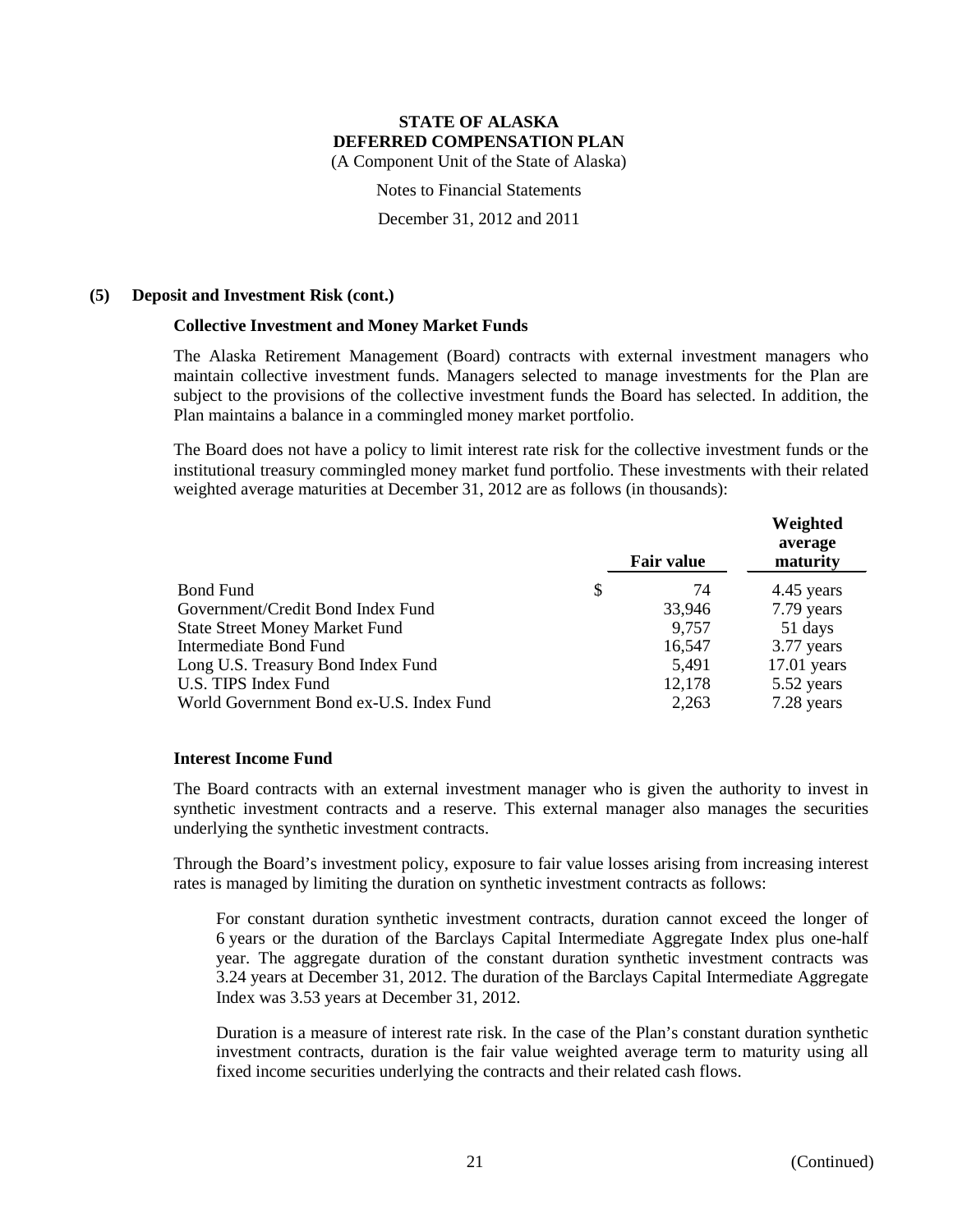(A Component Unit of the State of Alaska)

Notes to Financial Statements

December 31, 2012 and 2011

#### **(5) Deposit and Investment Risk (cont.)**

The Board does not have a policy to limit interest rate risk for the reserve. The balance in the reserve is invested in the custodian's institutional treasury money market fund, which had a weighted average maturity of 51 days at December 31, 2012.

#### **Pooled Investment Funds**

Duration is a measure of a security's sensitivity to a 100-basis point change in interest rates. Duration, for the securities in the pooled investment funds, is the fair value weighted average term to maturity for each security taking into account all related cash flows.

The Board contracts with an external investment manager who is given the authority to invest funds in a wholly owned pooled environment to accommodate 13 participant-directed funds. Through the Board's investment policy, exposure to fair value losses arising from increasing interest rates is managed by limiting the duration as follows:

For government and corporate debt securities, duration is limited to  $\pm$  0.2 years of the Barclays Aggregate Bond Index. At December 31, 2012, the duration of the Barclays Aggregate Bond Index was 5.06 years, and the duration of the Aggregate Bond Trust was 5.10 years.

The weighted average maturity of the money market portfolio was 19.33 days at December 31, 2012.

The Board does not have a policy to limit interest rate risk for funds held in foreign currency, the custodian's short-term investment fund, or commercial paper.

## *(b) Credit Risk*

Credit risk is the risk that an issuer or other counterparty to an investment will not fulfill its obligations.

The Board does not have a policy to limit credit risk for the Plan's collective investment funds and the commingled money market portfolio. These investments are not rated.

The Board's investment policy has the following limitations with regard to credit risk for synthetic investment contracts, investments underlying the synthetic investment contracts and the reserve:

Synthetic investment contract issuers must have an investment grade rating

Supranational Agency and Foreign Government entity investments must have a minimum rating of A or equivalent

Corporate debt securities must have a minimum rating of BBB or equivalent

Asset-backed securities must have a minimum rating of AAA or equivalent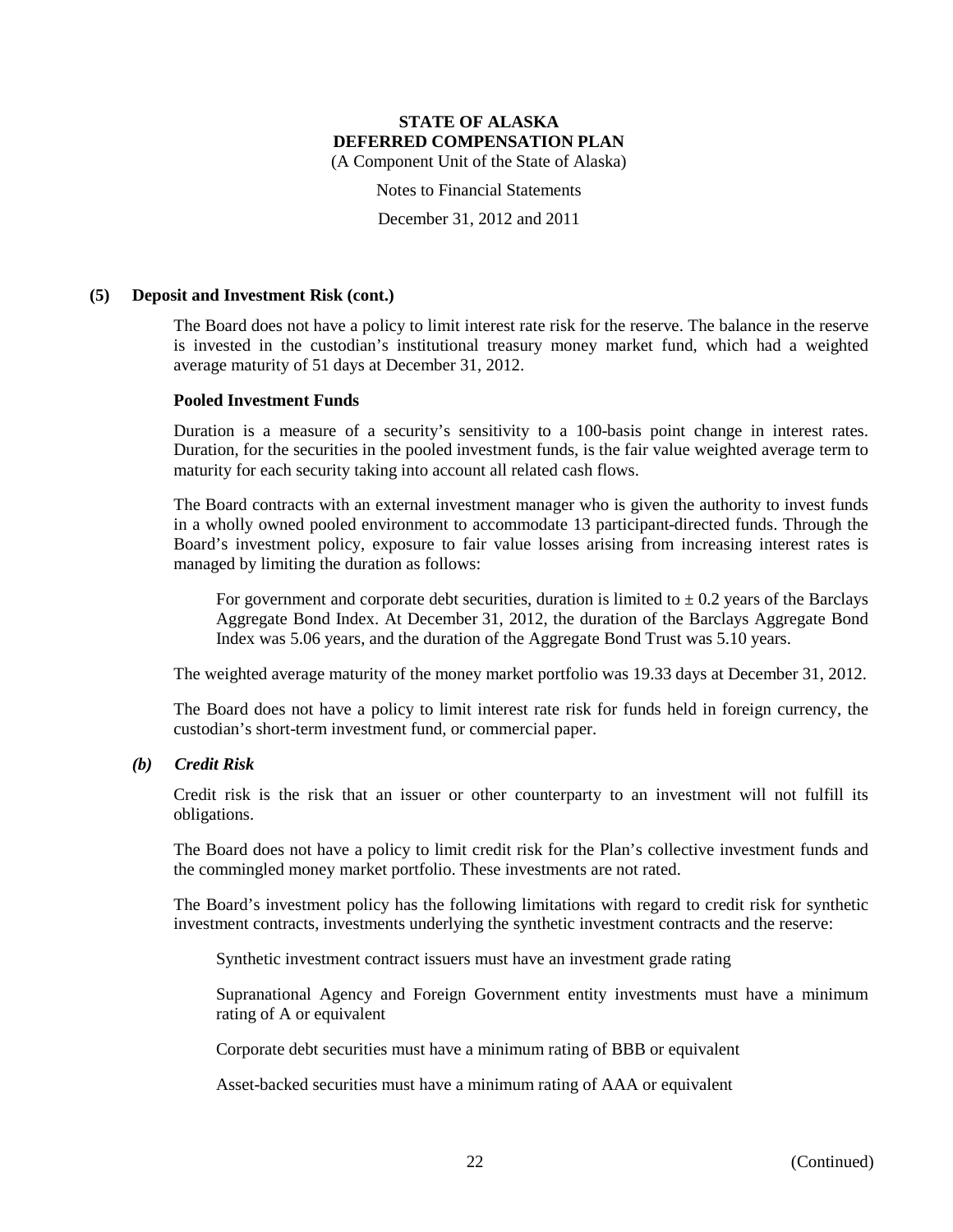(A Component Unit of the State of Alaska)

Notes to Financial Statements

December 31, 2012 and 2011

#### **(5) Deposit and Investment Risk (cont.)**

The ratings assigned to issuers of money market instruments must have the highest rating of any nationally recognized statistical rating organization. This limitation does not apply to the investment funds maintained by the custodian

The Board's investment policy has the following limitations with regard to credit risk for wholly owned pooled investments:

All government and corporate fixed income securities must be rated BBB or better at time of purchase

GNMA, FNMA, and FHLMC mortgage-backed securities may be purchased even if they are not rated by all or any of these rating agencies as long as they are rated investment grade by T. Rowe's internal credit evaluation

Commercial paper and other short-term debt obligations must be rated A1 or equivalent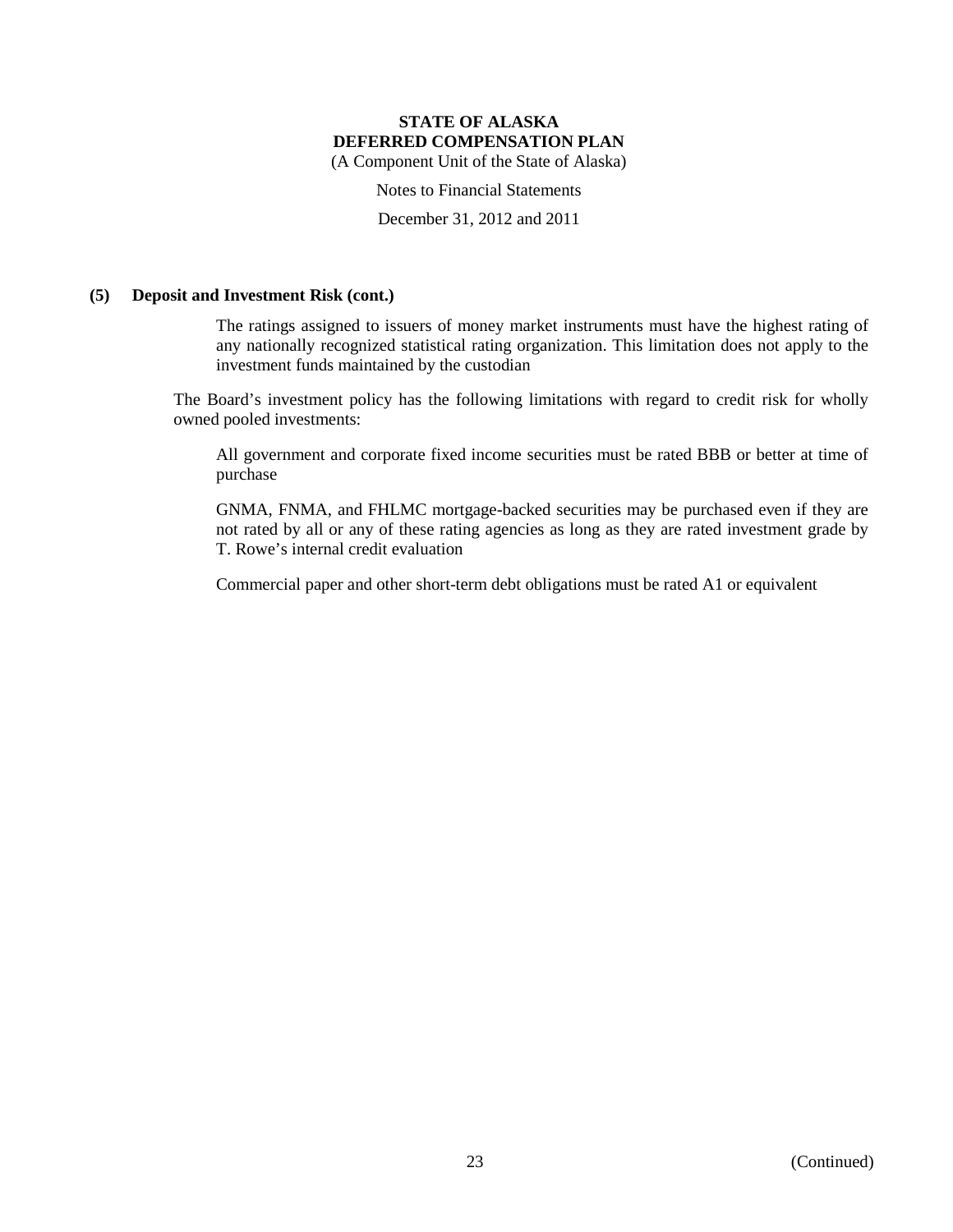Notes to Financial Statements

December 31, 2012 and 2011

## **(5) Deposit and Investment Risk (cont.)**

At December 31, 2012, Plan investments consisted of securities with credit quality ratings issued by a nationally recognized statistical rating organization as follows (using the Standard and Poor's rating scale) (in thousands):

|                                   |                  | <b>Fair value</b>                                         |              |              |  |
|-----------------------------------|------------------|-----------------------------------------------------------|--------------|--------------|--|
| <b>Investment type</b>            | <b>Rating</b>    | <b>Underlying</b><br>synthetic<br>investment<br>contracts | <b>Other</b> | <b>Total</b> |  |
| Investments with credit exposure: |                  |                                                           |              |              |  |
| Money market fund                 | <b>Not Rated</b> | \$                                                        | 319          | 319          |  |
| Short-term investment fund        | <b>Not Rated</b> | 3,449                                                     |              | 3,449        |  |
| U.S. government agency            | AA               | 10,505                                                    |              | 10,505       |  |
| Mortgage-backed                   | <b>AAA</b>       | 3,047                                                     |              | 3,047        |  |
| Mortgage-backed                   | AA               | 29                                                        |              | 29           |  |
| Mortgage-backed                   | $\mathsf{A}$     | 1,558                                                     |              | 1,558        |  |
| Mortgage-backed                   | Not Rated        | 61,455                                                    |              | 61,455       |  |
| Other asset-backed                | <b>AAA</b>       | 1,539                                                     |              | 1,539        |  |
| Other asset-backed                | AA               | 200                                                       |              | 200          |  |
| Other asset-backed                | Not Rated        | 1,129                                                     |              | 1,129        |  |
| Corporate bonds                   | <b>AAA</b>       | 55                                                        |              | 55           |  |
| Corporate bonds                   | AA               | 3,717                                                     |              | 3,717        |  |
| Corporate bonds                   | $\mathsf{A}$     | 16,493                                                    |              | 16,493       |  |
| Corporate bonds                   | <b>BBB</b>       | 12,568                                                    |              | 12,568       |  |
| Yankees:                          |                  |                                                           |              |              |  |
| Corporate                         | AA               | 1,761                                                     |              | 1,761        |  |
| Corporate                         | A                | 2,838                                                     |              | 2,838        |  |
| Corporate                         | <b>BBB</b>       | 1,845                                                     |              | 1,845        |  |
| Government                        | <b>AAA</b>       | 3,574                                                     |              | 3,574        |  |
| Government                        | AA               | 1,214                                                     |              | 1,214        |  |
| Government                        | A                | 1,027                                                     |              | 1,027        |  |
| Government                        | <b>BBB</b>       | 27                                                        |              | 27           |  |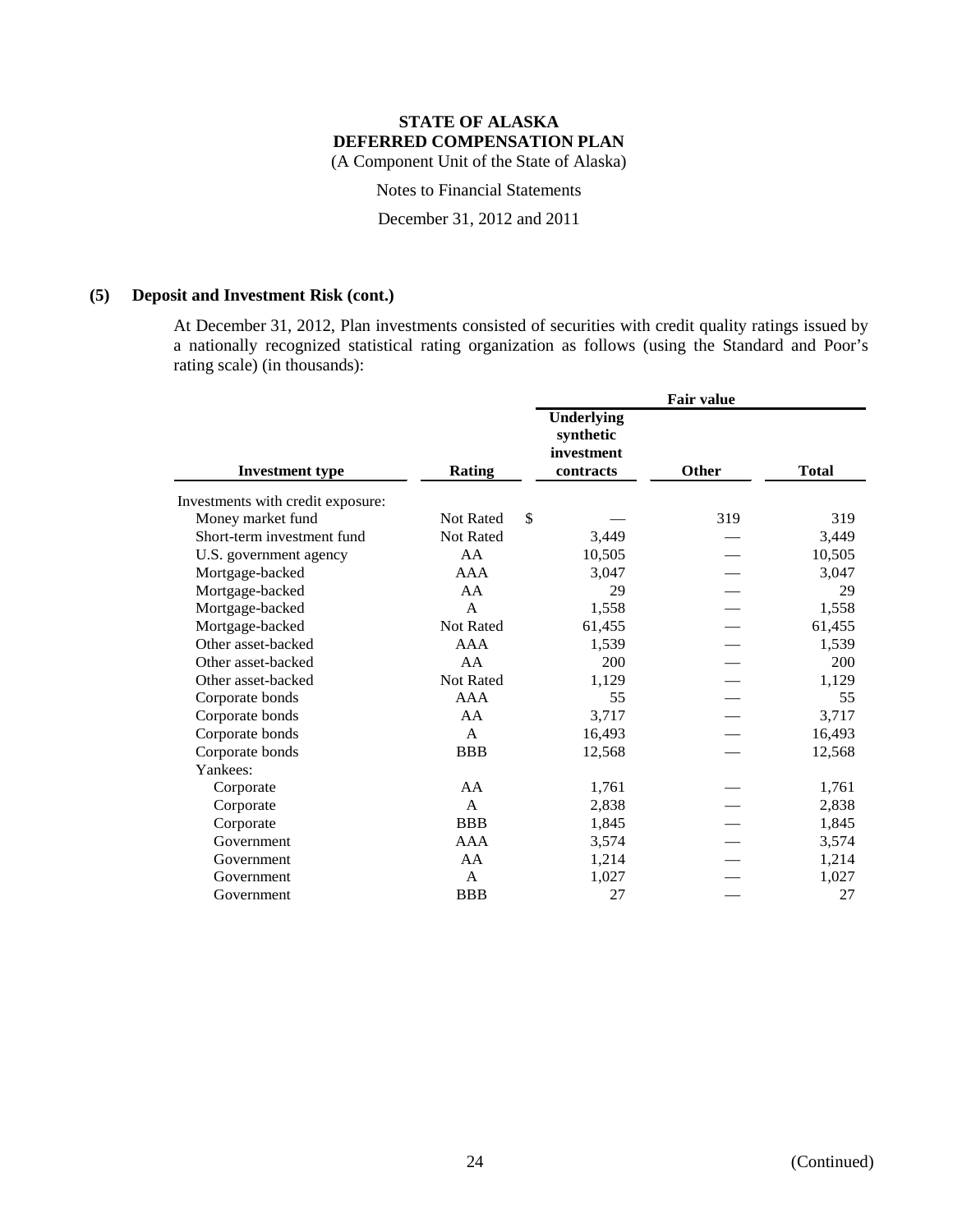(A Component Unit of the State of Alaska)

Notes to Financial Statements

December 31, 2012 and 2011

## **(5) Deposit and Investment Risk (cont.)**

|                               |        | <b>Fair value</b>                                  |              |              |  |
|-------------------------------|--------|----------------------------------------------------|--------------|--------------|--|
| <b>Investment</b> type        | Rating | Underlying<br>synthetic<br>investment<br>contracts | <b>Other</b> | <b>Total</b> |  |
| Deposits and investments with |        |                                                    |              |              |  |
| no credit exposure:           |        |                                                    |              |              |  |
| Deposits                      |        | \$<br>(2,780)                                      |              | (2,780)      |  |
| U.S. Treasury notes           | AAA    | 53,781                                             |              | 53,781       |  |
| Collective investment         |        |                                                    |              |              |  |
| funds                         |        |                                                    | 311,527      | 311,527      |  |
| Pooled Investment Funds       |        |                                                    | 70,329       | 70,329       |  |
| Domestic equity               |        |                                                    | 84,228       | 84,228       |  |
| Total invested                |        |                                                    |              |              |  |
| assets                        |        | \$<br>179,031                                      | 466,403      | 645,434      |  |

#### *(c) Concentration of Credit Risk*

Concentration of credit risk is the risk of loss attributed to the magnitude of a government's investment in a single issuer.

The Board does not have a policy to limit concentration of credit risk in the collective investment and money market funds.

The Board's policy with regard to concentration of credit risk for synthetic investment contracts, investments underlying the synthetic investment contracts and the reserve is as follows:

No investment will be made if, at the time of purchase, total investment in any single issuer of investment contracts would exceed 35.0% of the interest income fund's total value.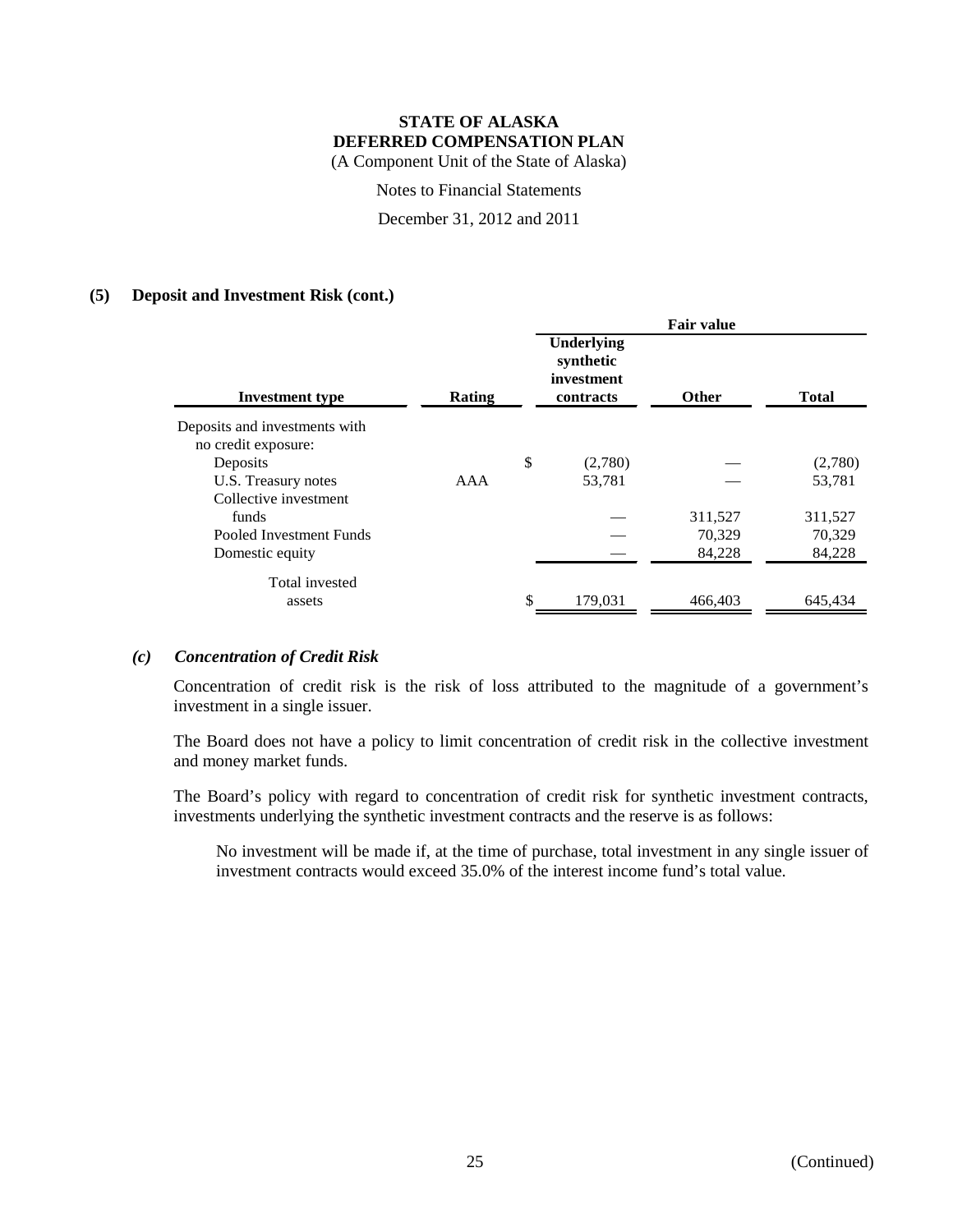(A Component Unit of the State of Alaska)

Notes to Financial Statements

December 31, 2012 and 2011

#### **(5) Deposit and Investment Risk (cont.)**

No investment will be made if, at the time of purchase, total investment in any single issuer or in all issuers of the securities held as supporting investments under synthetic investment contracts in the table below would exceed the respective percentages of all investments underlying the synthetic investment contracts.

| <b>Investment type</b>                             | <b>Issuer</b> | All issuers |
|----------------------------------------------------|---------------|-------------|
| U.S. Treasury and Agencies                         | 100.0%        | 100.0%      |
| U.S. Agency Securities                             | 100.0         | 100.0       |
| <b>Agency Mortgage-Backed Securities</b>           | 50.0          | 50.0        |
| Non-Agency Mortgage-Backed Securities              | 5.0           | 50.0        |
| <b>Asset-Backed Securities</b>                     | 5.0           | 50.0        |
| Domestic and Foreign Corporate Debt Securities     | 5.0           | 50.0        |
| Supranational Agency and Foreign Government Entity |               |             |
| <b>Securities</b>                                  | 5.0           | 50.0        |
| Money Market Instruments - Nongovernmental/Agency  | 5.0           | 100.0       |
| Custodian Short-term Investment Fund               | 100.0         | 100.0       |

The maximum exposure to securities rated BBB is limited to 20.0% of the total value underlying synthetic investment contracts.

For the reserve, the total investment of any single issuer of money market instruments may not exceed 5.0% of the total value underlying synthetic investment contracts. This limitation does not apply to the investment funds maintained by the custodian.

The Board's policy with regard to concentration of credit risk for wholly owned pooled investments is as follows:

Equity holdings will be limited to 5.0% per issuer of the equity portfolio at the time of purchase

With the exception of the U.S. government or its agencies, fixed income holdings of any single issuer is limited to 2.0% of the total portfolio at the time of purchase

With the exception of the U.S. government or its agencies, money market holdings of any single issuer are limited to no more than 5.0% of the portfolio at the time of purchase. This limitation does not apply to the investment funds maintained by the custodian

At December 31, 2012, the Plan had no exposure to a single issuer in excess of 5% of total invested assets.